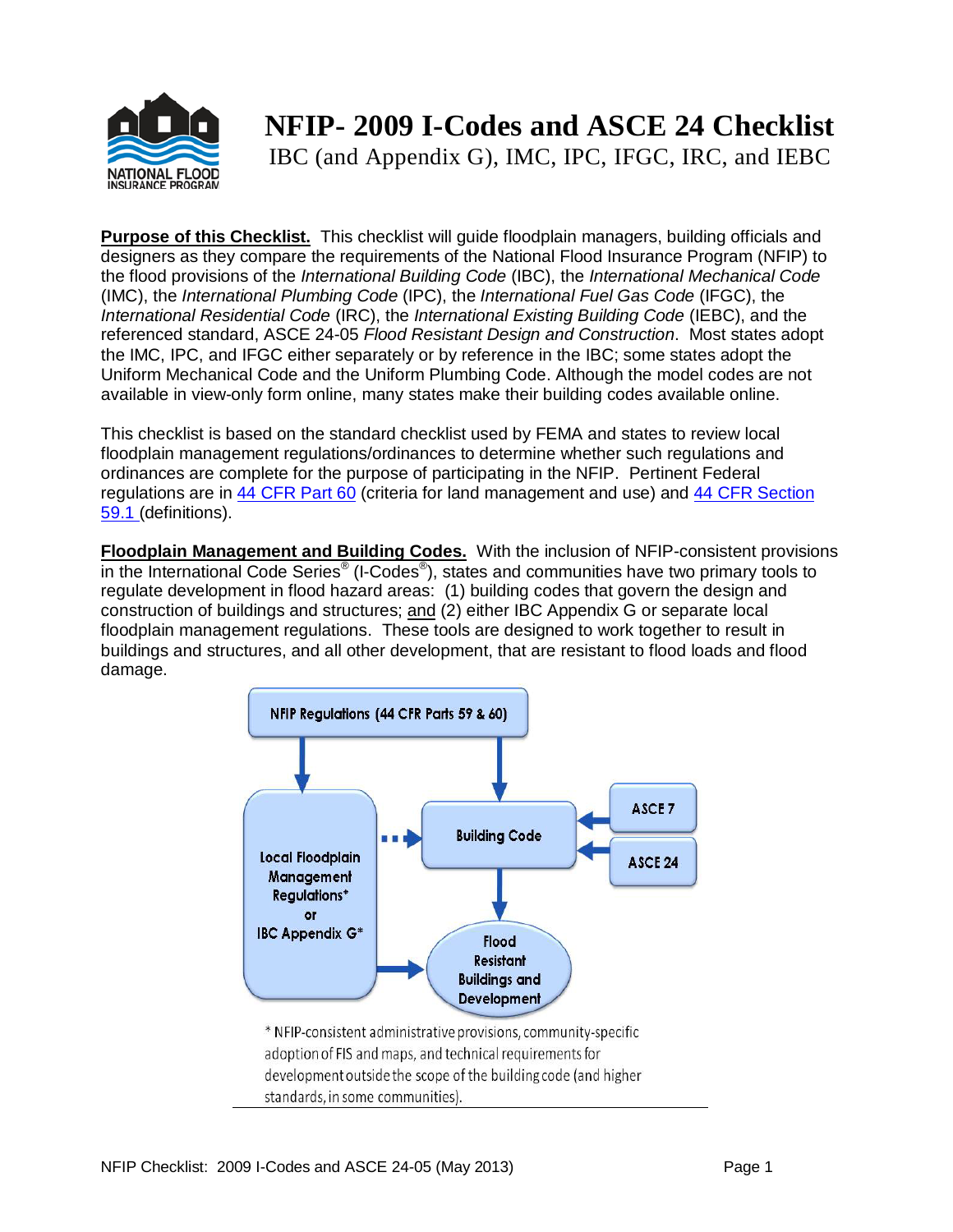## **Relationship between the I-Codes and Local Floodplain Management Regulations or IBC**

**Appendix G.** When states and communities adopt and enforce the flood provisions of the I-Codes, they must ensure full consistency with the NFIP requirements for buildings and structures. Of particular note, care must be taken to ensure that:

- 1. Work on existing buildings and structures is regulated (see notes below);
- 2. Buildings, structures and facilities that a state may specify are exempt from the requirements of the code (most common are agricultural structures) and work that is explicitly exempt from the requirement to obtain a permit (see IBC 105.2 and IRC 105.2) are still required to be regulated in accordance with the NFIP if located in flood hazard areas. Buildings, structures, and facilities exempt from the requirements of the code must either be addressed by local regulations or by amending Appendix G. One way to effectively address this shortfall is to specify in local regulations or in Appendix G that buildings and structures in flood hazard areas that are exempt from the code shall comply with ASCE 24;
- 3. State or local amendments, if any, do not weaken the flood provisions of the model codes;
- 4. If Chapter 1 of IBC and Chapter 1 of IRC are not adopted by the state or local jurisdiction, then the administrative provisions related to flood hazard areas contained therein must incorporated in locally-adopted administrative provisions or by ensuring that all necessary administrative provisions are contained in IBC Appendix G; and
- 5. If IBC Appendix G is not adopted, requirements comparable to those in Appendix G are adopted in local floodplain management regulations.

With the caveat that the above-listed items need to be examined to ensure full consistency with the NFIP, there are three ways that the I-Codes are used to meet the requirements for participation in the NFIP:

- 1. Adopt the IBC with Appendix G and IRC, and for existing buildings, either retain IBC Chapter 34 or adopt the IEBC.
- 2. Adopt code-coordinated companion floodplain management regulations and adopt the IBC (without Appendix G) and IRC, and for existing buildings, either retain IBC Chapter 34 or adopt the IEBC.
- 3. Adopt one or more of the I-Codes and continue to use NFIP-compliant, locally-adopted "stand-alone" floodplain management regulations, allowing the "more restrictive prevails" concept to apply. The caution is that having two regulatory instruments govern the same activities can result in conflicting provisions and perpetuate confusion. States need to determine if this is acceptable, especially those states that specify that only the building code governs the design and construction of buildings which may effectively void building requirements in local floodplain management regulations. Communities with higher standards, especially communities that participate in the NFIP Community Rating System, should determine if a conflict between the requirements of the building codes would effectively void locally-adopted higher standards. In general, allowing known conflicts to remain unresolved is discouraged because it could result in regulations that are unenforceable.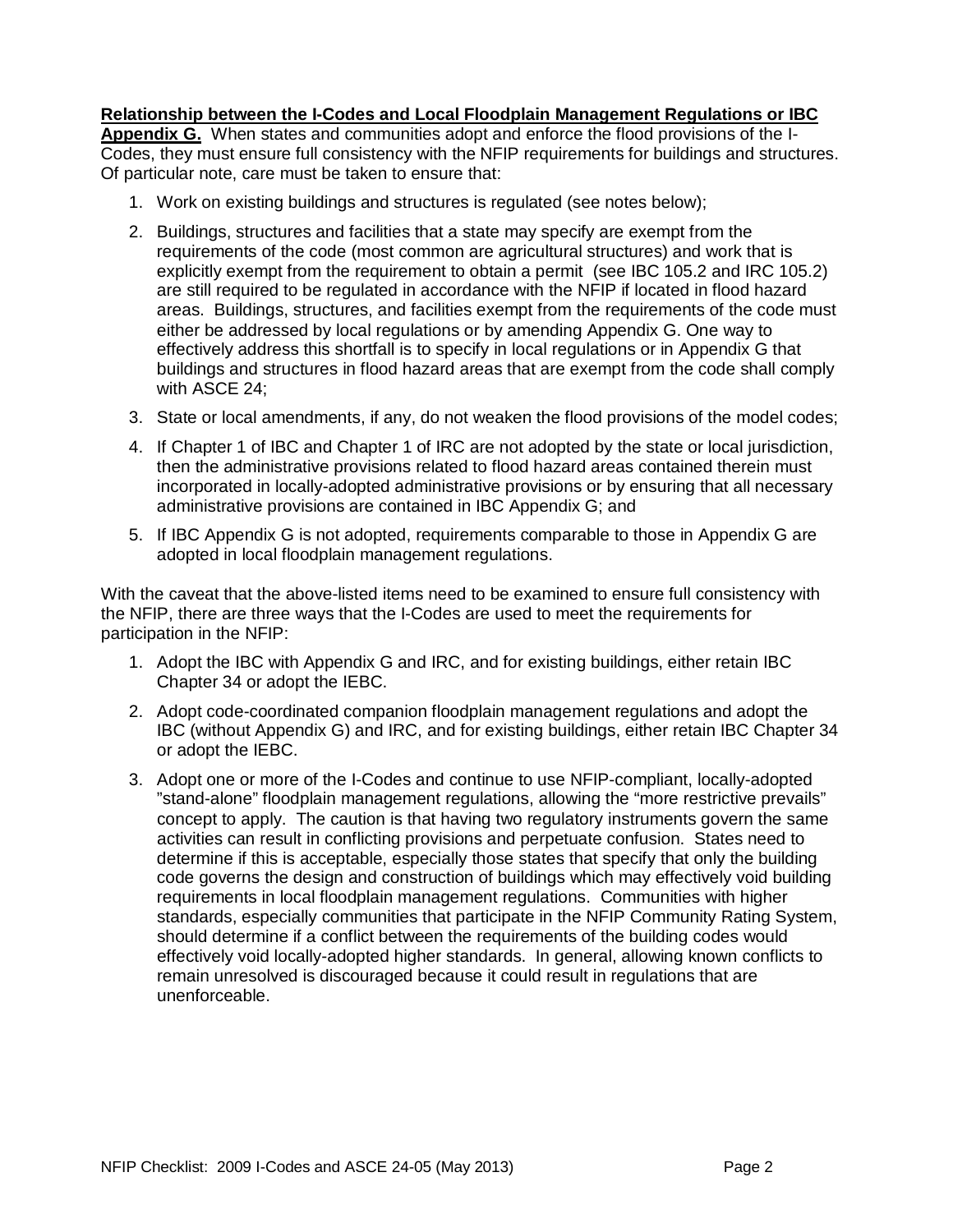**Notes on Existing Buildings.** The IBC includes Chapter 34, Existing Buildings. Some states and communities rely on this chapter to regulate work on existing buildings and do not adopt the IEBC. Some states and communities adopt IEBC while also retaining IBC Chapter 34, and other states and communities adopt IEBC and delete IBC Chapter 34. The IRC applies to the construction of new dwellings as well as work on existing dwellings, including "alteration, movement, enlargement, replacement, repair, equipment, use and occupancy, location, removal and demolition" (R101.2 Scope). For completeness, the checklist includes citations from both IBC Chapter 34 and IEBC.

**Relationship between the I-Codes and ASCE 24.** ASCE 24-05 is a consensus standard that has been referenced by the I-Codes since 2006 (an earlier edition of ASCE 24 was referenced by the 2000 and 2003 I-Codes). ASCE 24 is referenced by the IRC. Dwellings in floodways are required to comply with ASCE 24 and design professionals may use ASCE 24 as an alternative to the specific IRC provisions for dwellings in coastal high hazard areas. FEMA prepared ["Highlights of ASCE 24-05,](http://www.fema.gov/library/viewRecord.do?id=3515)" a summary of the provisions in the standard. The next edition of ASCE 24 is due in early 2013 and will be referenced by the 2015 I-Codes. ASCE 24 is not available in view-only form.

Revisions of ASCE 24 are developed by a balanced committee that includes design professionals, building professionals, manufacturers, government officials, and academic representatives. The committee is not required to mimic NFIP requirements for buildings and structures and thus has incorporated a number of provisions that are "higher standards." Many provisions are more detailed and specific than NFIP requirements, while some exceed the minimum NFIP requirements to achieve the desired building performance when exposed to flooding. The committee takes care not to reduce the requirements below the NFIP minimums.

The IBC Section 1612 does not contain the specific requirements for buildings and structures in flood hazard area. Rather, Section 1612.4 references ASCE 24 and ASCE 24 contains the specific design and construction requirements for buildings and structures in flood hazard areas.

Some states and communities use IBC Chapter 34 to regulate work on existing buildings, including alteration, repair, addition, and change of occupancy. Other states and communities adopt IEBC to regulate work on existing buildings. In both IEBC and Chapter 34, specific sections apply in flood hazard areas and specify that if the work constitutes substantial improvement or repair of substantial damage, the work shall comply with the flood design requirements for new construction and all aspects of existing buildings shall be brought into compliance with the requirements for new construction. The flood design requirements for new construction are in Section 1612, which refers to ASCE 24 for the specific requirements.

ASCE 24 does not contain administrative provisions. Such provisions are found in IBC Chapter 1 (and IBC Appendix G, if adopted), IRC Chapter 1 and locally-adopted floodplain management regulations (especially if IBC Appendix G is not adopted). Administrative provisions include such matters as duties and powers of the floodplain administrator/code official, determination of substantial improvement/substantial damage, adoption of maps and studies, variances, contents of site plans and construction documents, inspections, identification of flood hazard areas and design flood elevations, evaluations related to encroachment in floodways and flood hazard areas with BFEs but without floodways. IBC Appendix G or the local floodplain management regulations will specify requirements for development that is not within the scope of the codes, such as subdivisions, site improvements, manufactured homes, recreational vehicles, tanks, other building work, temporary structures and storage, and utility and miscellaneous structures.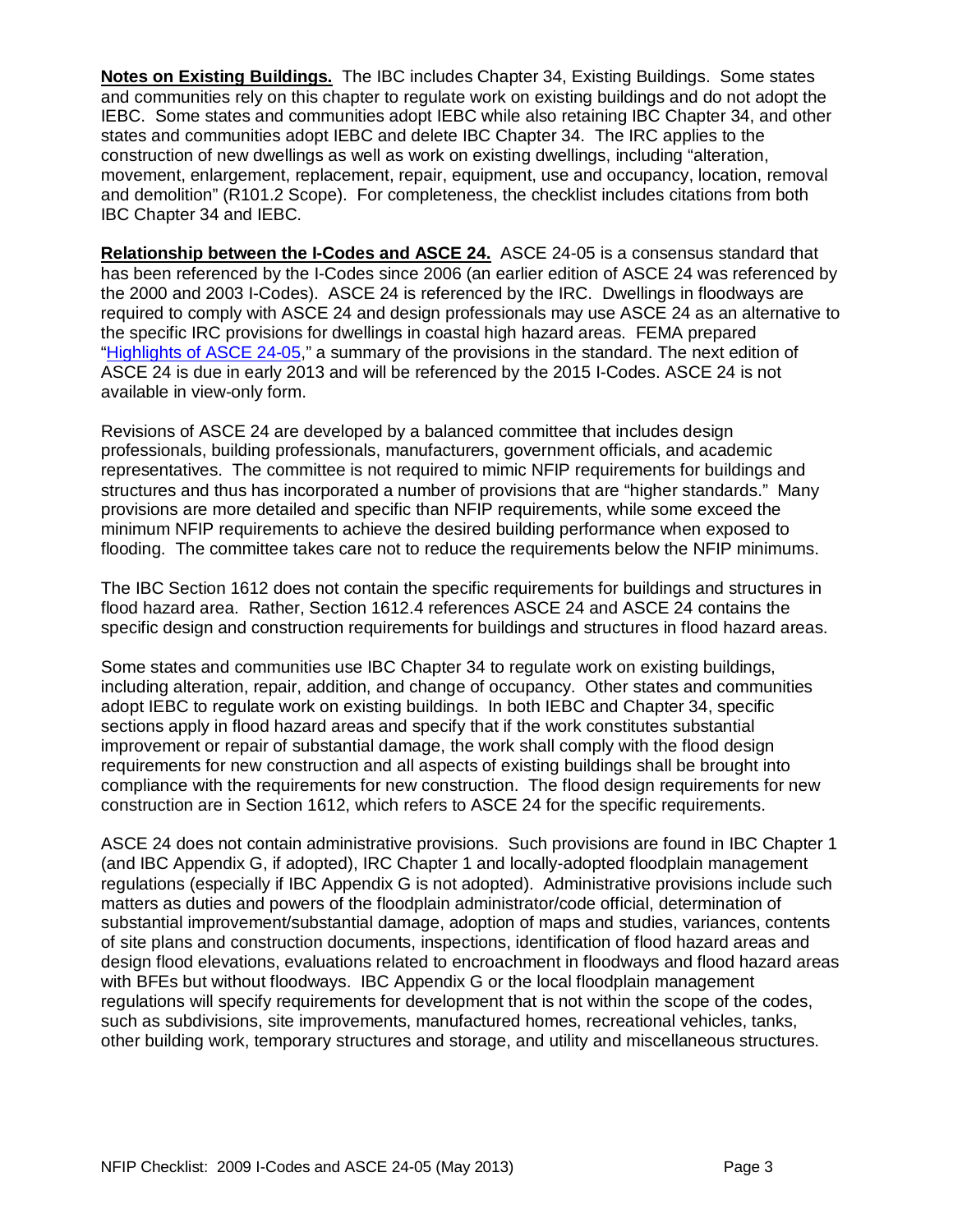**Other Information Sources.** The following resource documents were prepared by FEMA and are available at [http://www.fema.gov/building-science/building-code-resources:](http://www.fema.gov/building-science/building-code-resources)

- Flood Resistant Provisions of the 2009 and 2012 International Code Series (excerpts of the flood provisions)
- Highlights of ASCE 24-05, Flood Resistant Design and Construction
- Provisions of the 2009 I-Codes and ASCE 24 Compared to the NFIP (summarizes where the codes/ASCE 24 have higher and more specific requirements)
- Not yet available online: Higher Standards in the I-Codes and ASCE 24
- [Reducing Flood Losses Through the International Code Series.](http://www.fema.gov/library/viewRecord.do?id=2094) The  $4<sup>th</sup>$  edition (in development) will include detailed description of the step-by-step process to coordinate local floodplain management regulations with the I-Codes.

**Organization of the Checklist:** The checklist has two parts. Definitions start on page 16. With respect to the NFIP Requirements:

- The left column of the checklist shows short statements of the NFIP requirements, with the specific citations (for complete provisions, refer to the actual language in 44 CFR 59 and 60).
- The middle column of the checklist shows the I-Code sections that include requirements to meet or exceed the NFIP requirements.
- The right column of the checklist shows the provisions of ASCE 24-05 that include requirements to meet or exceed the NFIP requirements for buildings and structures.
- The note "See ordinance/code" means the provision needs to be included in local floodplain management regulations, in the administrative provisions of the codes, and/or in IBC Appendix G (if adopted).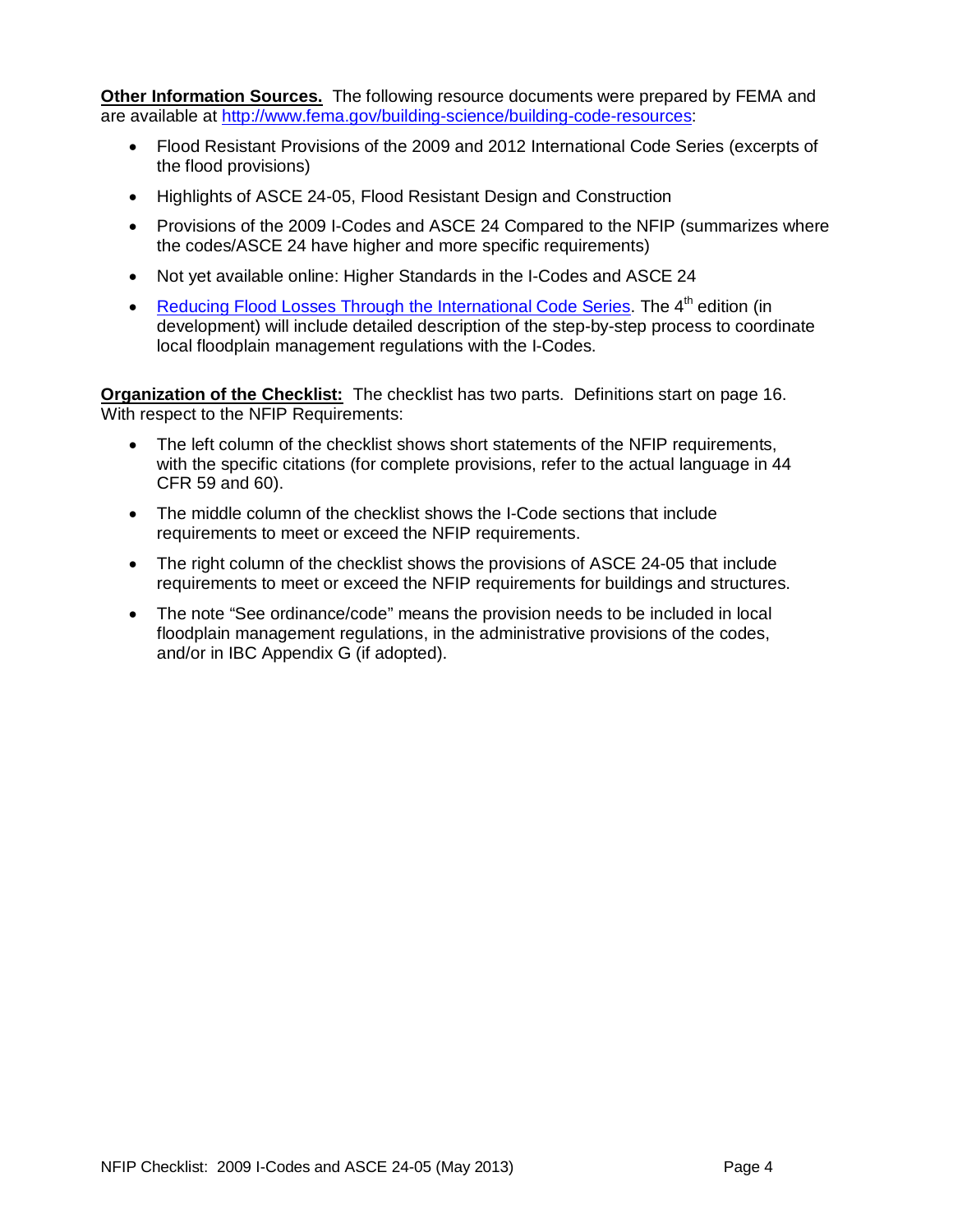## **NFIP- 2009 I-Codes and ASCE 24 Checklist – NFIP Requirements**

IBC (and Appendix G), IMC, IPC, IFGC, IRC, and IEBC

| <b>Required provisions [NFIP citations]</b>                                                                                                                                                                | 2009 I-Codes (IBC & Appendix G,<br>IMC, IPC, IFGC, IRC, and IEBC)                                                                                                                   | <b>ASCE 24-05</b>                                     |
|------------------------------------------------------------------------------------------------------------------------------------------------------------------------------------------------------------|-------------------------------------------------------------------------------------------------------------------------------------------------------------------------------------|-------------------------------------------------------|
| 1. Citation of Statutory Authorization. [59.22(a)(2)]                                                                                                                                                      | In state authorizing/adoption or<br>community's adopting ordinance                                                                                                                  | ASCE 24 does not include<br>administrative provisions |
| Purpose section citing health, safety, and welfare reasons for adoption.<br>[59.22(a)(1)]                                                                                                                  | 101.3<br>G101.2<br>R101.3<br>EB101.3                                                                                                                                                | ASCE 24 does not include<br>administrative provisions |
| 3. Definitions [59.1]                                                                                                                                                                                      | See page 15, below                                                                                                                                                                  | See page 15, below                                    |
| 4. Adopt or reference correct Flood Insurance Rate Map (and where applicable,<br>Flood Boundary Floodway Map) and date. [60.2(h)]                                                                          | 1612.3<br>Table R301.2(1)<br>Note: both reference revisions of<br>FIS and FIRMs; this provision does<br>not override individual state<br>limitations on "auto-adoption" of<br>maps. | ASCE 24 does not include<br>administrative provisions |
| Adopt or reference correct Flood Insurance Study and date. [60.2(h)]<br>5.                                                                                                                                 | 1612.3<br>G102.2<br>Table R301.2(1)                                                                                                                                                 | ASCE 24 does not include<br>administrative provisions |
| Adequate enforcement provisions including a violations/penalty section specifying<br>7.<br>community actions to assure compliance. $[60.2(e)]$                                                             | 114<br>G101.4<br>R113                                                                                                                                                               | ASCE 24 does not include<br>administrative provisions |
| Abrogation and Greater Restriction section (provide that floodplain<br>8.<br>management regulations take precedence over any less restrictive conflicting<br>local laws, ordinances or codes). $[60.1(b)]$ | In community's adopting ordinance                                                                                                                                                   | ASCE 24 does not include<br>administrative provisions |
| Disclaimer of Liability (Degree of flood protection required by the ordinance is<br>9.<br>considered reasonable but does not imply total flood protection.)                                                | In community's adopting ordinance                                                                                                                                                   | ASCE 24 does not include<br>administrative provisions |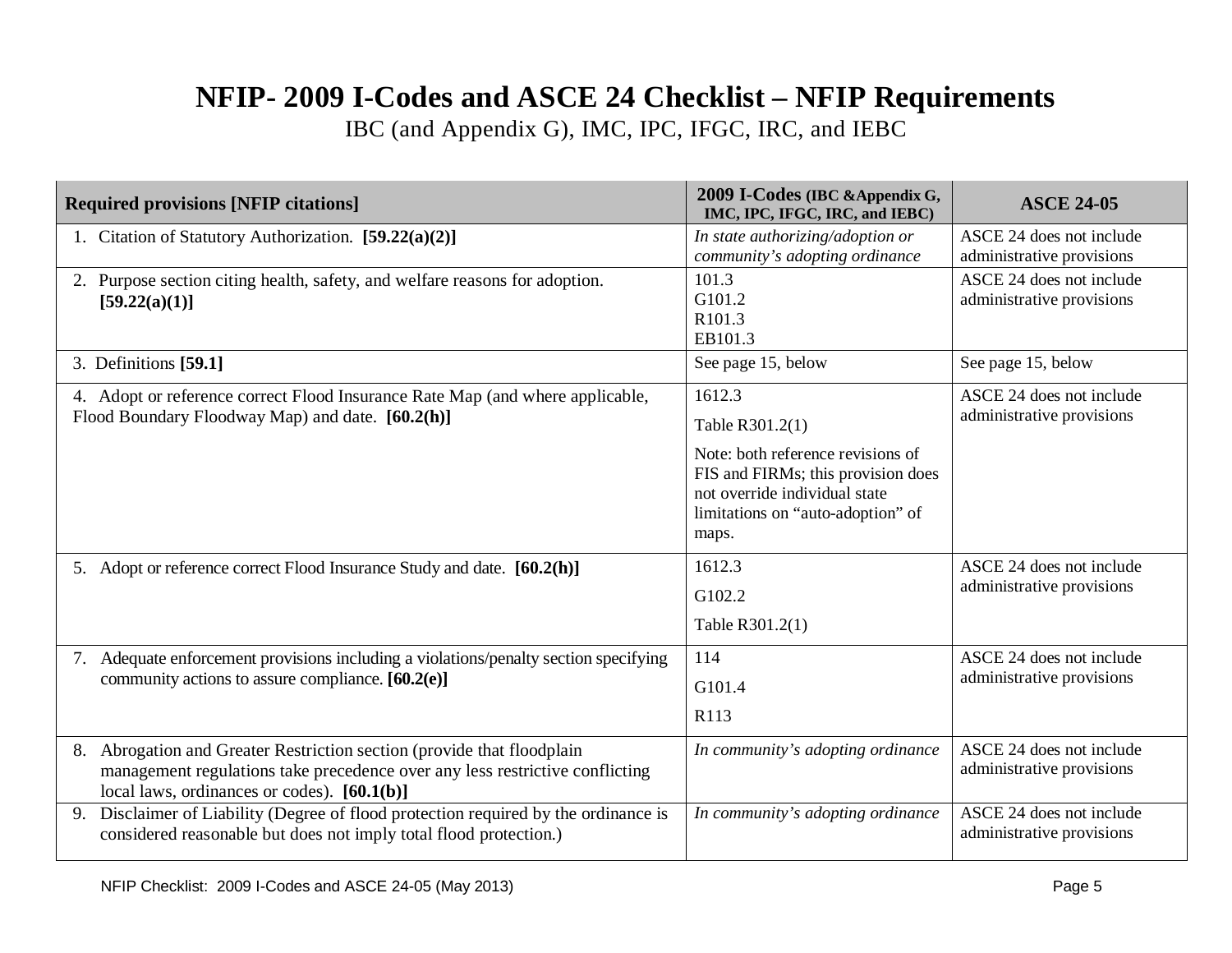| 10. | Severability section. (If any section, provision or portion of the ordinance is<br>deemed unconstitutional or invalid by a court, the remainder of the ordinance                                                                         | In community's adopting ordinance                                                                     | ASCE 24 does not include<br>administrative provisions |
|-----|------------------------------------------------------------------------------------------------------------------------------------------------------------------------------------------------------------------------------------------|-------------------------------------------------------------------------------------------------------|-------------------------------------------------------|
| 11. | shall be effective.)<br>Framework for administering the ordinance (permit system, establish office for<br>administering the ordinance, <i>recordkeeping</i> , etc.) $[59.22(b)(1)]$                                                      | <b>IBC</b> Chapter 1<br>G103; G104<br>IRC Chapter 1; R104<br>IEBC Chapter 1; EB104                    | ASCE 24 does not include<br>administrative provisions |
| 12. | Designate title of community Floodplain Administrator [59.22 (b)]                                                                                                                                                                        | 104.1<br>G103.1<br>R104.1<br>In community's adopting ordinance<br>if other than the Building Official | ASCE 24 does not include<br>administrative provisions |
| 13. | Requirement to submit new technical data: within 6 months, notify FEMA of<br>changes in the base flood elevation by submitting technical or scientific data so<br>insurance & floodplain management can be based on current data. [65.3] | See ordinance                                                                                         | ASCE 24 does not include<br>administrative provisions |
| 14. | Variance section with evaluation criteria & insurance notice. $[60.6(a)]$                                                                                                                                                                | G105<br>R104.10; R112.2.2<br>EB104.10.1                                                               | ASCE 24 does not include<br>administrative provisions |
| 15. | For adopted ordinance: Signature of Appropriate Official & Certification. [59.22(3)]<br>Date ordinance adopted: __ Effective Date __ Ord. #_                                                                                             | In community's adopting ordinance                                                                     | ASCE 24 does not include<br>administrative provisions |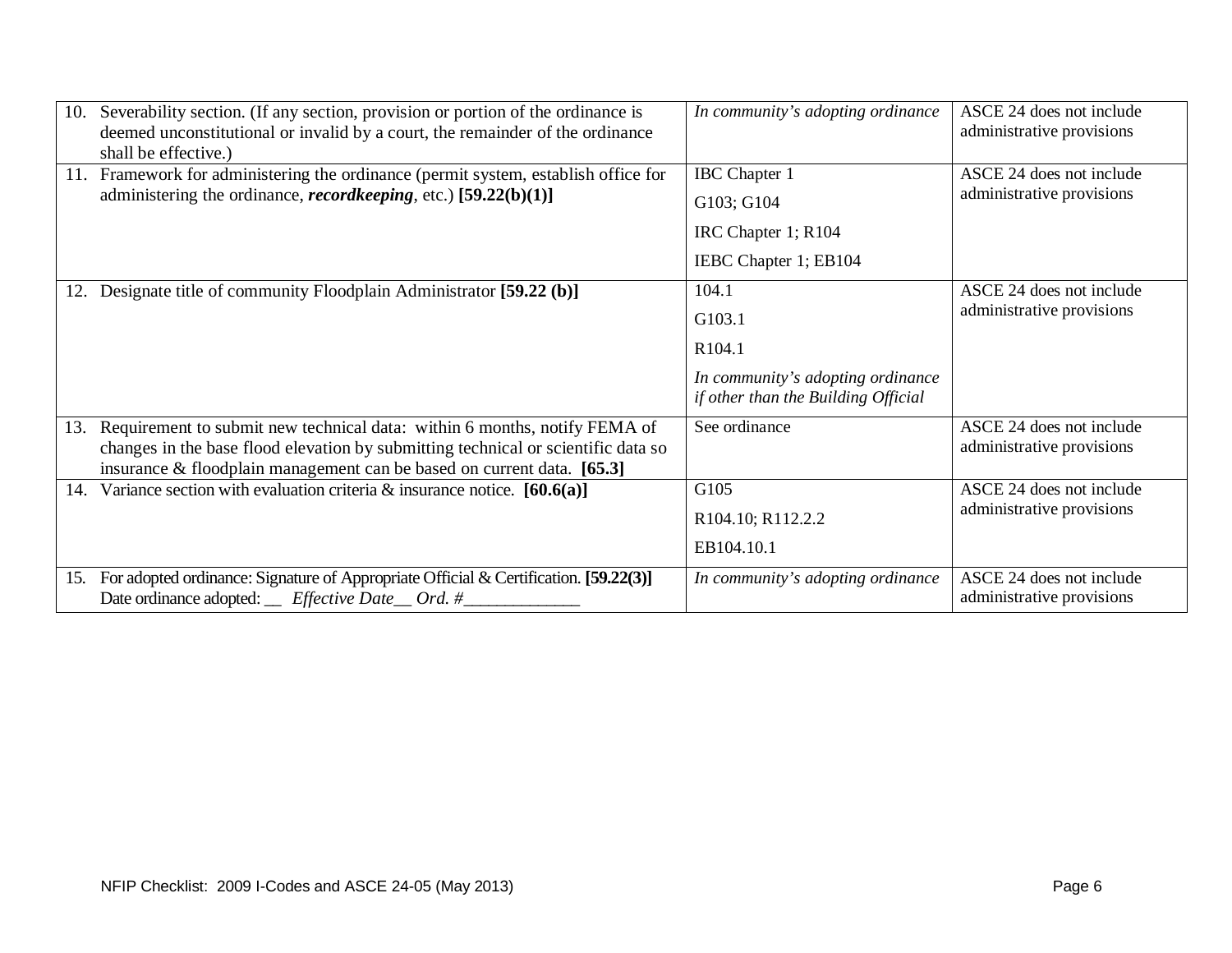| $60.3(a)$ When no SFHA's have been identified, no water surface elevation<br>data has been provided, and floodways and coastal high hazards areas<br>have not been identified and the community applies for participation in<br>the NFIP, the following are required: | 2009 I-Codes (IBC & Appendix<br>G, IRC, and IEBC)                                                                                                                                                                                                                                                                                                                                        | <b>ASCE 24-05</b>                                     |
|-----------------------------------------------------------------------------------------------------------------------------------------------------------------------------------------------------------------------------------------------------------------------|------------------------------------------------------------------------------------------------------------------------------------------------------------------------------------------------------------------------------------------------------------------------------------------------------------------------------------------------------------------------------------------|-------------------------------------------------------|
| 16. Require permits for all proposed construction or other development including<br>placement of manufactured homes. $[60.3(a)(1)]$                                                                                                                                   | $101.2$ ; $105.1$ ; $105.2$<br>G101.3; G104.1; G301<br>(subdivisions); G401 (site<br>improvement); G501 (manufactured<br>homes); G601 (recreational<br>vehicles); G701 (tanks); G801<br>(accessory strs & other); G901<br>(temp strs/storage); G1001(utility $\&$<br>misc use group U)<br>R101.2; R102.7; R105.1; R105.2;<br>R105.3.1.1; R106.1.3; R301.2.4;<br>R322<br>EB101.2; EB105.1 | ASCE 24 does not include<br>administrative provisions |
| 17. Assure that all other State and Federal permits are obtained. $[60.3(a)(2)]$                                                                                                                                                                                      | 102.2<br>G103.2<br>R102.2                                                                                                                                                                                                                                                                                                                                                                | ASCE 24 does not include<br>administrative provisions |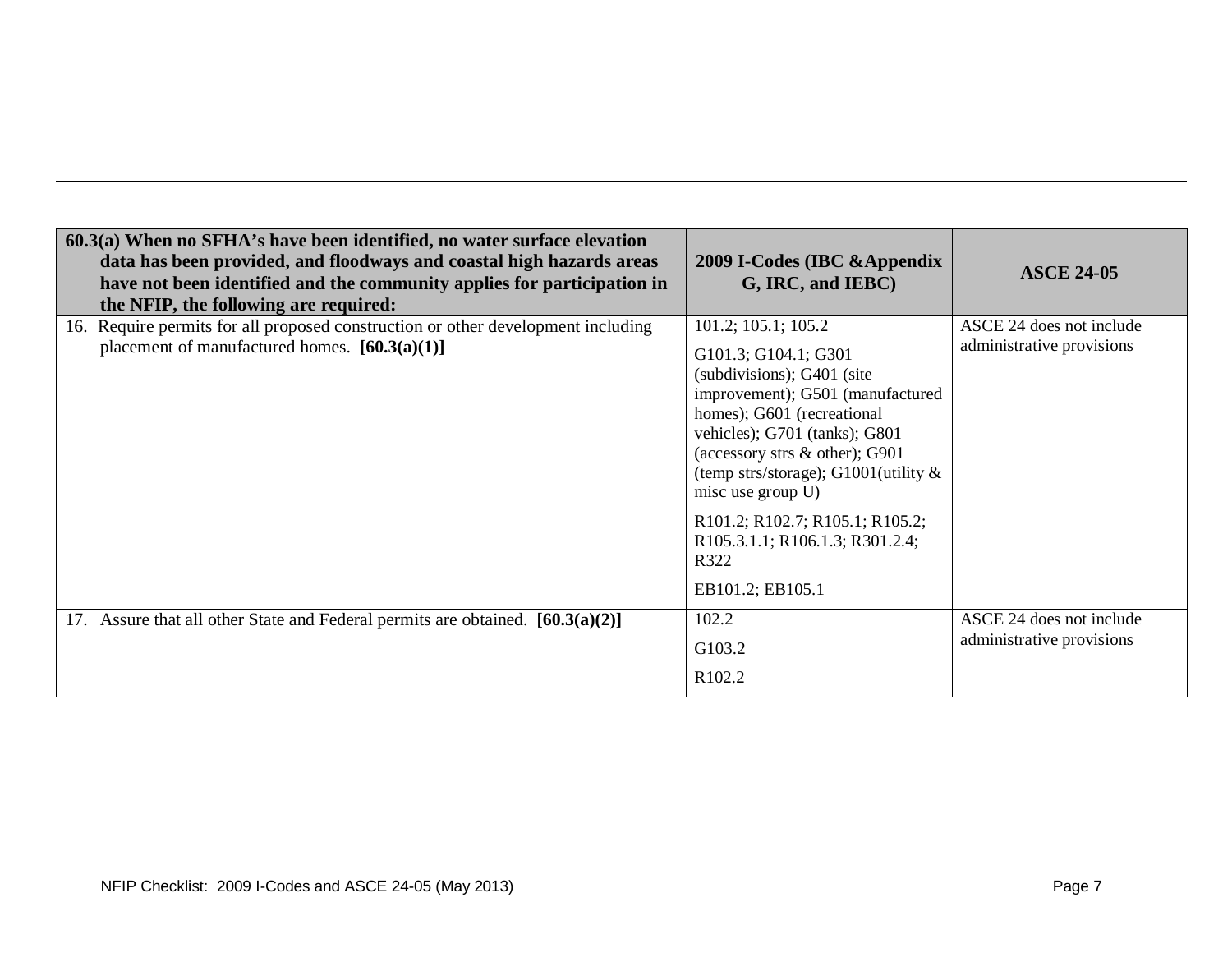| 18. Review permits to assure sites are reasonably safe from flooding and require<br>performance for new construction and substantial improvements in flood-prone<br>areas: $[60.3(a)(3)]$ | 107.2.5; 1612.1; 1804.4(1); 3403.1;<br>3403.2; 3404.2; 3404.5; 3409.2<br>G101.2; G101.3; G103.1; G104.2                          | ASCE 24 does not include<br>administrative provisions                |
|-------------------------------------------------------------------------------------------------------------------------------------------------------------------------------------------|----------------------------------------------------------------------------------------------------------------------------------|----------------------------------------------------------------------|
|                                                                                                                                                                                           | R106.1.3; R301.1; R301.2.4;<br>R322                                                                                              |                                                                      |
|                                                                                                                                                                                           | EB501.3; EB506.2.4; EB601.3;<br>EB701.2; EB801.3; EB1003.5;<br>EB1101.3.5; EB1202.6;<br>EB1301.3.3 (all by reference to<br>1612) |                                                                      |
| (a) Anchoring (including manufactured homes) to prevent floatation, collapse,<br>or lateral movement. $[60.3(a)(3)(i)]$                                                                   | 1603.1; 1603.1.7; 1605.2.2;<br>1605.3.1.2; 16.2.1; 1612.4 (ASCE<br>24)                                                           | 1.5.1; 1.5.3; 1.5.5; 1.6; 2.4; 2.5;<br>4.5.1; 4.5.7; 4.8; 7.4.1; 9.6 |
|                                                                                                                                                                                           | G501.2; G701.2; G801.1; G901;<br>G1001.2                                                                                         |                                                                      |
|                                                                                                                                                                                           | R301.1; R301.2.4; R322.1.2;<br>R322.1.9; R322.2; R322.3                                                                          |                                                                      |
|                                                                                                                                                                                           | EB: by reference to 1612 (see<br>sections listed in Row 18)                                                                      |                                                                      |
| (b) Use of flood-resistant materials. $[60.3(a)(3)(ii)]$                                                                                                                                  | 801.5; 1403.5; 1612.4 (ASCE 24)                                                                                                  | Section 5; 6.2; 6.3; 7.5; 8.1; 9.1                                   |
|                                                                                                                                                                                           | G103                                                                                                                             |                                                                      |
|                                                                                                                                                                                           | R322.1.8                                                                                                                         |                                                                      |
|                                                                                                                                                                                           | EB: by reference to 1612 (see<br>sections listed in Row 18)                                                                      |                                                                      |
| (c) Construction methods/practices that minimize flood damage.                                                                                                                            | 1612.1. 1612.4 (ASCE 24)                                                                                                         | ASCE 24 as a whole                                                   |
| [60.3(a)(3)(iii)]                                                                                                                                                                         | R322.1.3                                                                                                                         |                                                                      |
|                                                                                                                                                                                           | EB: by reference to 1612 (see<br>sections listed in Row 18)                                                                      |                                                                      |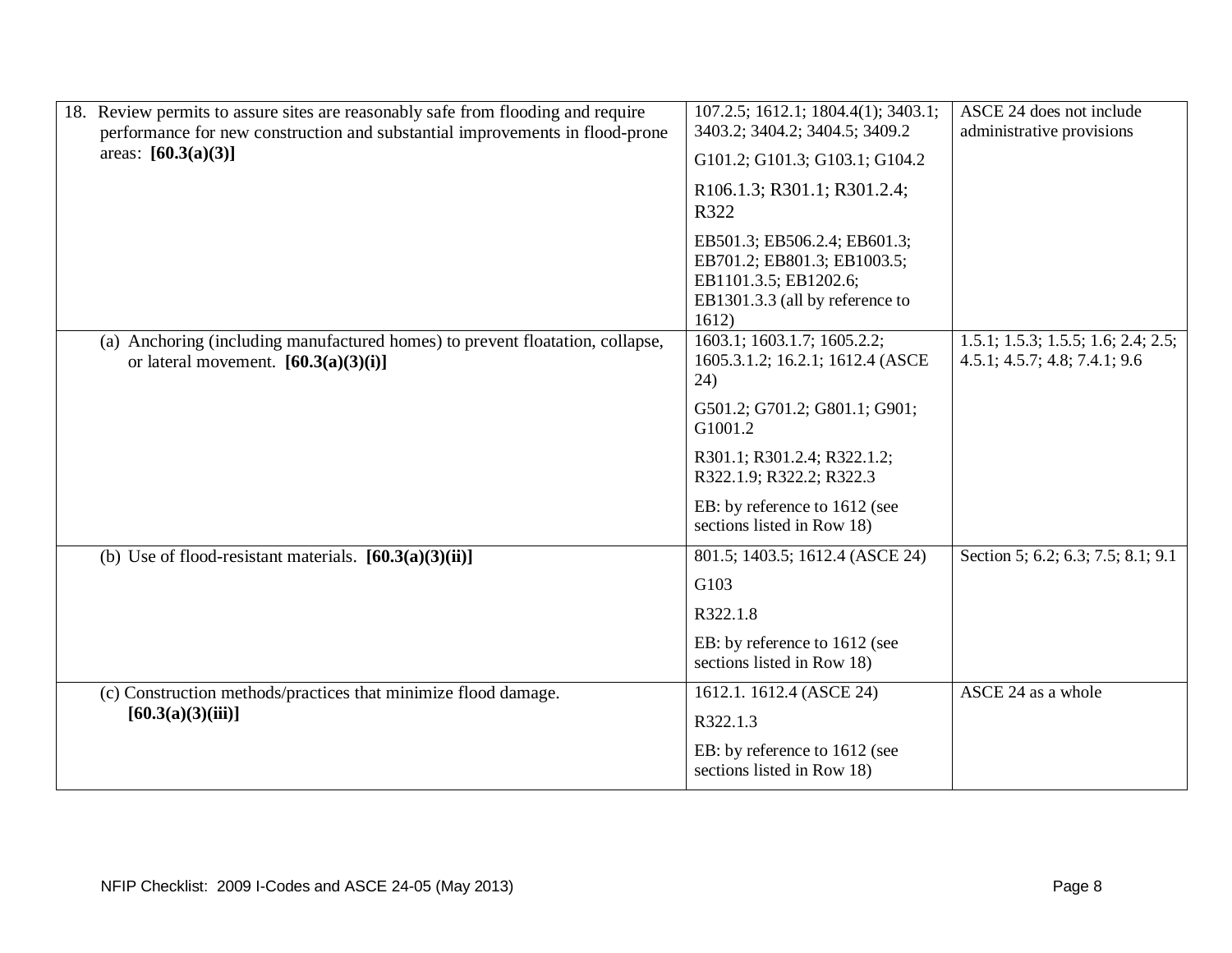|     | (d) Electrical, heating, ventilation, plumbing, air conditioning equipment, and<br>other service facilities designed and/or located to prevent water entry or<br>accumulation. $[60.3(a)(3)(iv)]$ | 1612.4 (ASCE 24); 3001.2; also see<br>IMC, IPC, IFGC<br>R322.1.6; RM1301.1.1; RM1401.5;<br>RM1601.4.9; RM1701.2;<br>RM2001.4; RM2201.6; RG2404.7;<br>RP2601.3; RP2705.1; RP3001.3;<br>RP3101.5<br>EB: by reference to 1612 (see<br>sections listed in Row 18) | 4.6.1; Section 7                    |
|-----|---------------------------------------------------------------------------------------------------------------------------------------------------------------------------------------------------|---------------------------------------------------------------------------------------------------------------------------------------------------------------------------------------------------------------------------------------------------------------|-------------------------------------|
| 19. | Review subdivision proposals and development proposals to assure that: (a)<br>Such proposals minimize flood damage. $[60.3(a)(4)(i)]$                                                             | G301.1; G301.2 (subdivisions)                                                                                                                                                                                                                                 | Not within the scope of ASCE<br>24. |
|     | (b) Public utilities and facilities are located $\&$ constructed so as to minimize<br>flood damage. $[60.3(a)(4)(ii)]$                                                                            | G301.1 (subdivisions); G401 (site<br>improvement)                                                                                                                                                                                                             | Chapter 7                           |
|     | (c) Adequate drainage is provided. $[60.3(a)(4)(iii)]$                                                                                                                                            | 1804.3                                                                                                                                                                                                                                                        | 1.4.2; 4.5.4                        |
|     |                                                                                                                                                                                                   | G301.1 (subdivisions); G401.5                                                                                                                                                                                                                                 |                                     |
|     |                                                                                                                                                                                                   | R401.3                                                                                                                                                                                                                                                        |                                     |
| 20. | Require new and replacement water supply and sanitary sewer systems to be<br>designed to minimize or eliminate infiltration. $[60.3(a)(5) \& (6)]$                                                | G301.1 (subdivisions); G401.3;<br>G401.4                                                                                                                                                                                                                      | 7.3                                 |
|     |                                                                                                                                                                                                   | R322.1.7; RP2602.2(1)                                                                                                                                                                                                                                         |                                     |
| 21. | Require on-site waste disposal systems be located to avoid impairment or                                                                                                                          | G301.1 (subdivisions); G401.3                                                                                                                                                                                                                                 | 7.3.4                               |
|     | contamination. $[60.3(a)(6)(ii)]$                                                                                                                                                                 | R322.1.7; RP2602.2(2)                                                                                                                                                                                                                                         |                                     |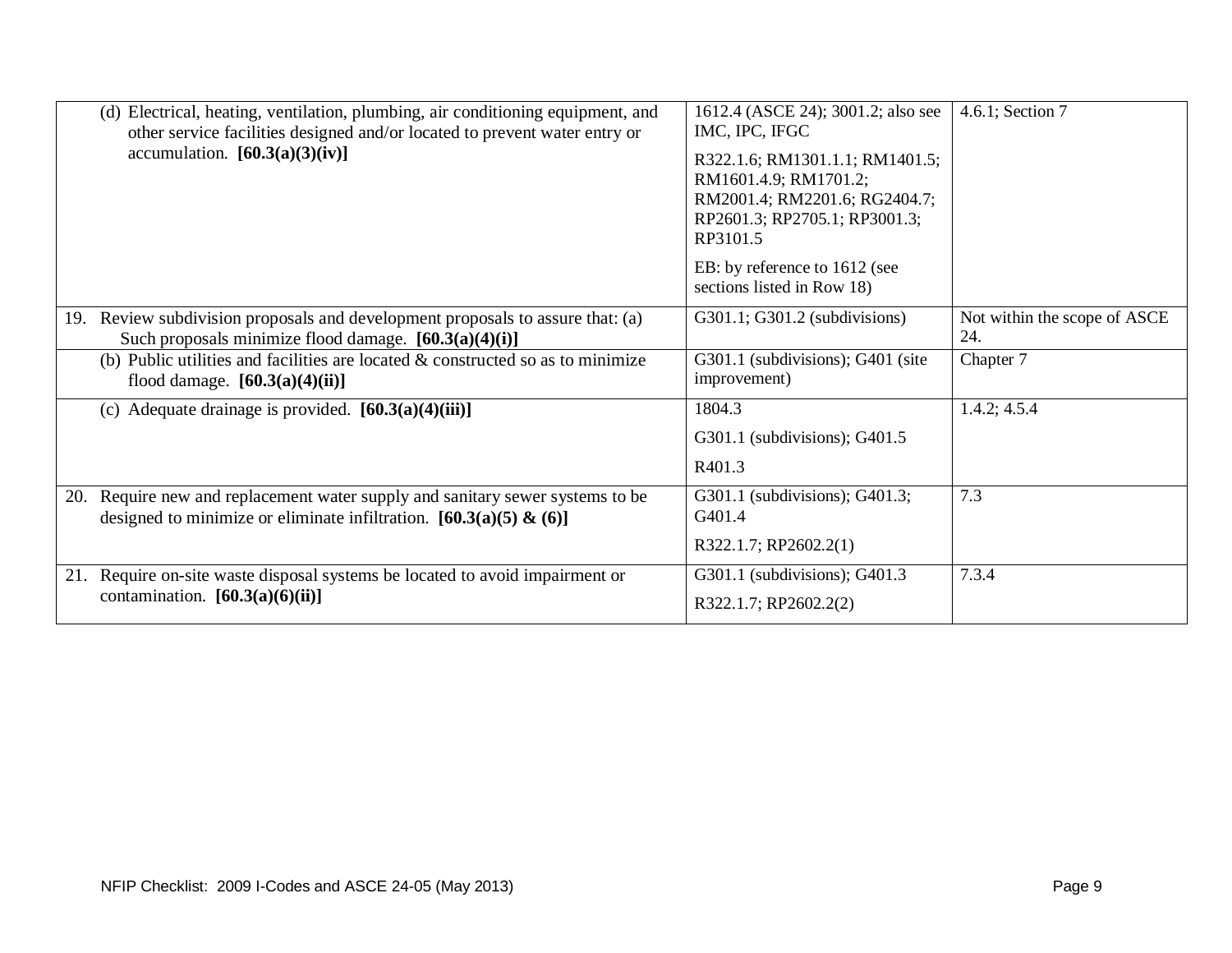| 60.3(b) When SFHA's are identified by the publication of a community's                                                                                                                                                                                                                                                                                                                                                                                                                                                                                                       |                                                                                                                                          |                                                                                                                  |
|------------------------------------------------------------------------------------------------------------------------------------------------------------------------------------------------------------------------------------------------------------------------------------------------------------------------------------------------------------------------------------------------------------------------------------------------------------------------------------------------------------------------------------------------------------------------------|------------------------------------------------------------------------------------------------------------------------------------------|------------------------------------------------------------------------------------------------------------------|
| FHBM or FIRM, but water surface elevation data have not been<br>provided or a floodway or coastal high hazard area has not been<br>identified, then all the above ordinance provisions for $60.3(a)$ and the<br>following are required:                                                                                                                                                                                                                                                                                                                                      | 2009 I-Codes (IBC & Appendix<br>G, IRC, and IEBC)                                                                                        | <b>ASCE 24-05</b>                                                                                                |
| 22. Require permits for all proposed construction and other development within<br>SFHAs on the FIRM. $[60.3(b)(1)]$                                                                                                                                                                                                                                                                                                                                                                                                                                                          | Buildings only: 101.2 (see<br>exemptions); 105.1; 1612.1<br>Other Development: G101.3;<br>G104.1<br>1-& 2-family homes and               | ASCE 24 does not include<br>administrative provisions                                                            |
|                                                                                                                                                                                                                                                                                                                                                                                                                                                                                                                                                                              | townhomes only: R101.2; R322.1<br>EB101.2                                                                                                |                                                                                                                  |
| 23. Require base flood elevation data for subdivision proposals or other<br>developments greater than 50 lots or 5 acres. $[60.3(b)(3)]$                                                                                                                                                                                                                                                                                                                                                                                                                                     | G301.2 (subdivisions regardless of<br>size)                                                                                              | ASCE 24 does not include<br>administrative provisions.                                                           |
| 24. In A Zones, in the absence of FEMA BFE data and floodway data, obtain,<br>review and reasonably utilize base flood elevation and floodway data available<br>from available from a Federal, State, or other source as criteria for requiring<br>new construction, substantial improvements, or other development in Zone A as<br>the basis for elevating residential structures to or above base flood level, for<br>floodproofing or elevating nonresidential structures to or above base flood level,<br>and for prohibiting encroachments in floodways. $[60.3(b)(4)]$ | 1612.3.1; 1612.3.2<br>G103.3<br>R106.3.1.1; R322.1.4.1                                                                                   | ASCE 24 does not include<br>administrative provisions.                                                           |
| 25. Where BFE data are utilized, obtain and maintain records of lowest floor and<br>floodproofing elevations for new construction and substantial improvements.<br>[60.3(b)(5)]                                                                                                                                                                                                                                                                                                                                                                                              | 104.7; 110.3.3; 1612.5(1.1), (1.3)<br>and $(2.1)$<br>G103.3; G103.8<br>R104.7; R106.1.3(4); R109.1.3;<br>R322.1.10<br>EB104.7; EB109.3.3 | ASCE 24 does not include<br>administrative provisions.                                                           |
| 26. In riverine areas, notify neighboring communities of watercourse alterations or<br>relocations. $[60.3(b)(6)]$<br>27. Maintain flood carrying capacity of altered or relocated watercourse.                                                                                                                                                                                                                                                                                                                                                                              | G103.6<br>G103.6.1                                                                                                                       | ASCE 24 does not include<br>administrative provisions.<br>ASCE 24 does not include<br>administrative provisions. |
| [60.3(b)(7)]                                                                                                                                                                                                                                                                                                                                                                                                                                                                                                                                                                 |                                                                                                                                          |                                                                                                                  |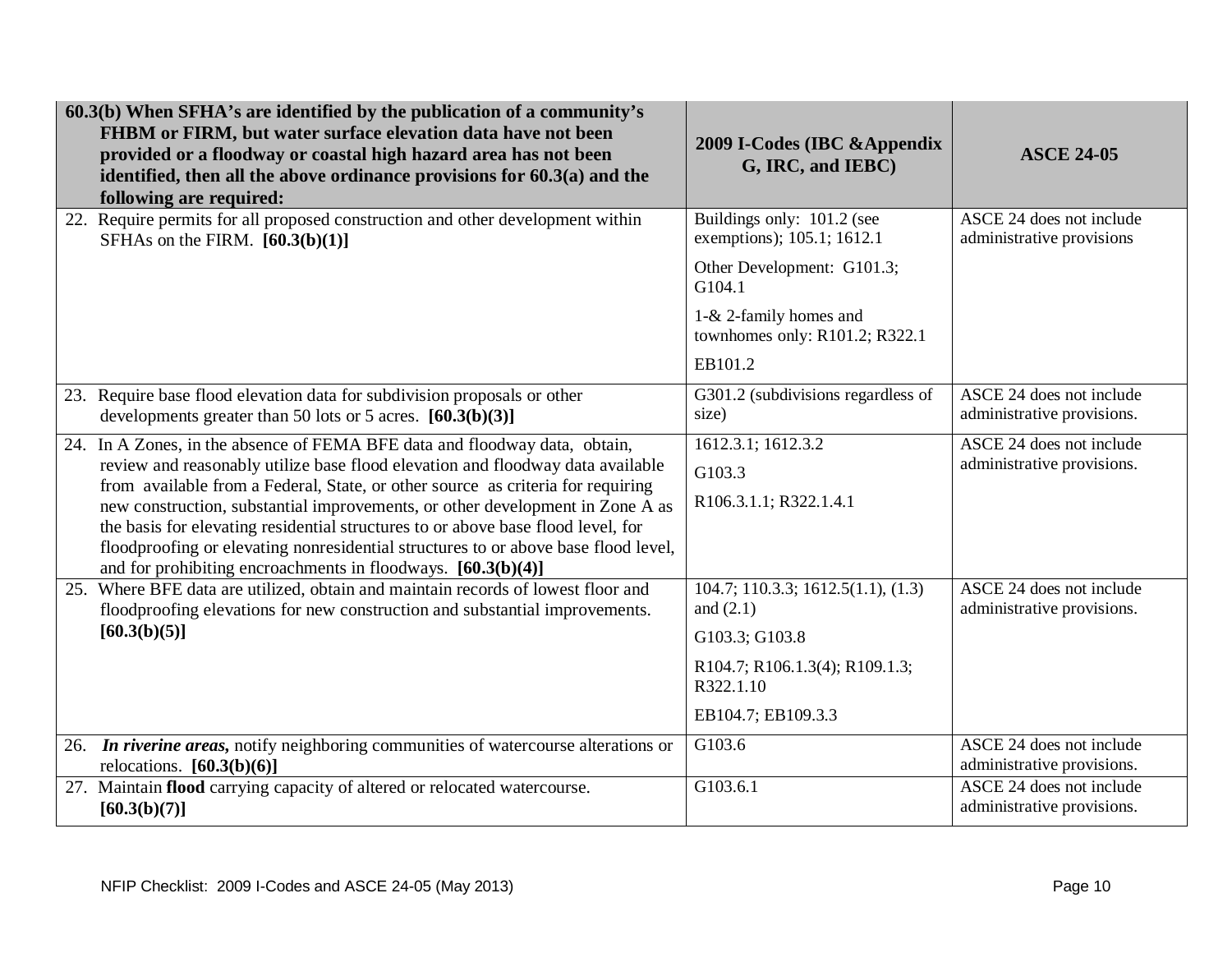| 28. Require all manufactured homes to be elevated and anchored to resist flotation,                                                                | G501                                                                   | Permanent foundations are                              |
|----------------------------------------------------------------------------------------------------------------------------------------------------|------------------------------------------------------------------------|--------------------------------------------------------|
| collapse, or lateral movement. $[60.3(b)(8)]$                                                                                                      | R322.1.9                                                               | structures that may be subject<br>to ASCE 24.          |
| 60.3(c) When final flood elevations, but no floodways or coastal high hazard                                                                       |                                                                        |                                                        |
| areas have been provided on a community's FIRM, then all the above                                                                                 | 2009 I-Codes (IBC & Appendix                                           | <b>ASCE 24-05</b>                                      |
| ordinance provisions for 60.3(a) & 60.3(b) and the following are                                                                                   | G, IRC, and IEBC)                                                      |                                                        |
| required:                                                                                                                                          |                                                                        |                                                        |
| 29. Require all new and substantially improved residential structures within A1-30,                                                                | Dfn DFE; 1612.1; 1612.4 (ASCE                                          | 1.5.2; 2.3 (specification of                           |
| AE, and AH Zones have their lowest floor (including basement) elevated to or                                                                       | 24); 1612.5(1.1); 1804.4(1); 3403.1;<br>3403.2; 3404.2; 3405.5; 3409.2 | flood depth in ordinance/code)                         |
| above the BFE. $[60.3(c)(2)]$                                                                                                                      |                                                                        |                                                        |
| In AO Zones, require that new and substantially improved residential structures<br>30.                                                             | R105.3.1.1; R301.2.4; R322.1.5;                                        |                                                        |
| have their lowest floor (including basement) at or above the highest adjacent<br>grade at least as high as the FIRM's depth number. $[60.3(c)(7)]$ | R322.1.10; R322.2.1; R322.2.1(3);<br>R408.7                            |                                                        |
|                                                                                                                                                    |                                                                        |                                                        |
|                                                                                                                                                    | EB: by reference to 1612 (see                                          |                                                        |
|                                                                                                                                                    | sections listed in Row 18)                                             |                                                        |
| 31. Require that new and substantially improved nonresidential structures within                                                                   | Dfn DFE; 1612.1; 1612.4 (ASCE                                          | 1.5.2; 2.3; Section 6                                  |
| A1-30, AE, and AH Zones have their lowest floor elevated or floodproofed to or                                                                     | 24); 1612.5(1.3); 3403.1; 3403.2;                                      | (specification of flood depth is                       |
| above the base flood elevation. $[60.3(c)(3)]$                                                                                                     | 3404.2; 3404.5; 3409.2                                                 | done in administrative                                 |
| In AO Zones, require new and substantially improved nonresidential structures<br>32.                                                               | EB: by reference to 1612 (see                                          | provisions)                                            |
| have their lowest floor elevated or completely floodproofed above the highest                                                                      | sections listed in Row 18)                                             |                                                        |
| adjacent grade to at least as high as the depth number on the FIRM. $[60.3(c)(8)]$                                                                 |                                                                        |                                                        |
|                                                                                                                                                    |                                                                        |                                                        |
| 33. Require that, for floodproofed nonresidential structures, a registered                                                                         | 1612.5(1.3)                                                            | ASCE 24 does not include<br>administrative provisions. |
| professional/architect certify that the design and methods of construction meet<br>requirements at (c) (3) (ii) or (c)(8)(ii). $[60.3(c)(4)]$      | EB: by reference to 1612                                               |                                                        |
| 34. Require, for all new construction and substantial improvements, that fully                                                                     | 1612.4 (ASCE 24); 1612.5(1.2)                                          | 1.5.2; 2.6                                             |
| enclosed areas below the lowest floor that are usable solely for parking of                                                                        | (engineered openings)                                                  |                                                        |
| vehicles, building access or storage have permanent openings designed to allow                                                                     | R309.3; R322.2.2; R408.7                                               |                                                        |
| the entry and exit of flood waters in accordance with specifications of                                                                            |                                                                        |                                                        |
| $60.3(c)(5)$ .                                                                                                                                     | EB: by reference to 1612 (see<br>sections listed in Row 18)            |                                                        |
|                                                                                                                                                    |                                                                        |                                                        |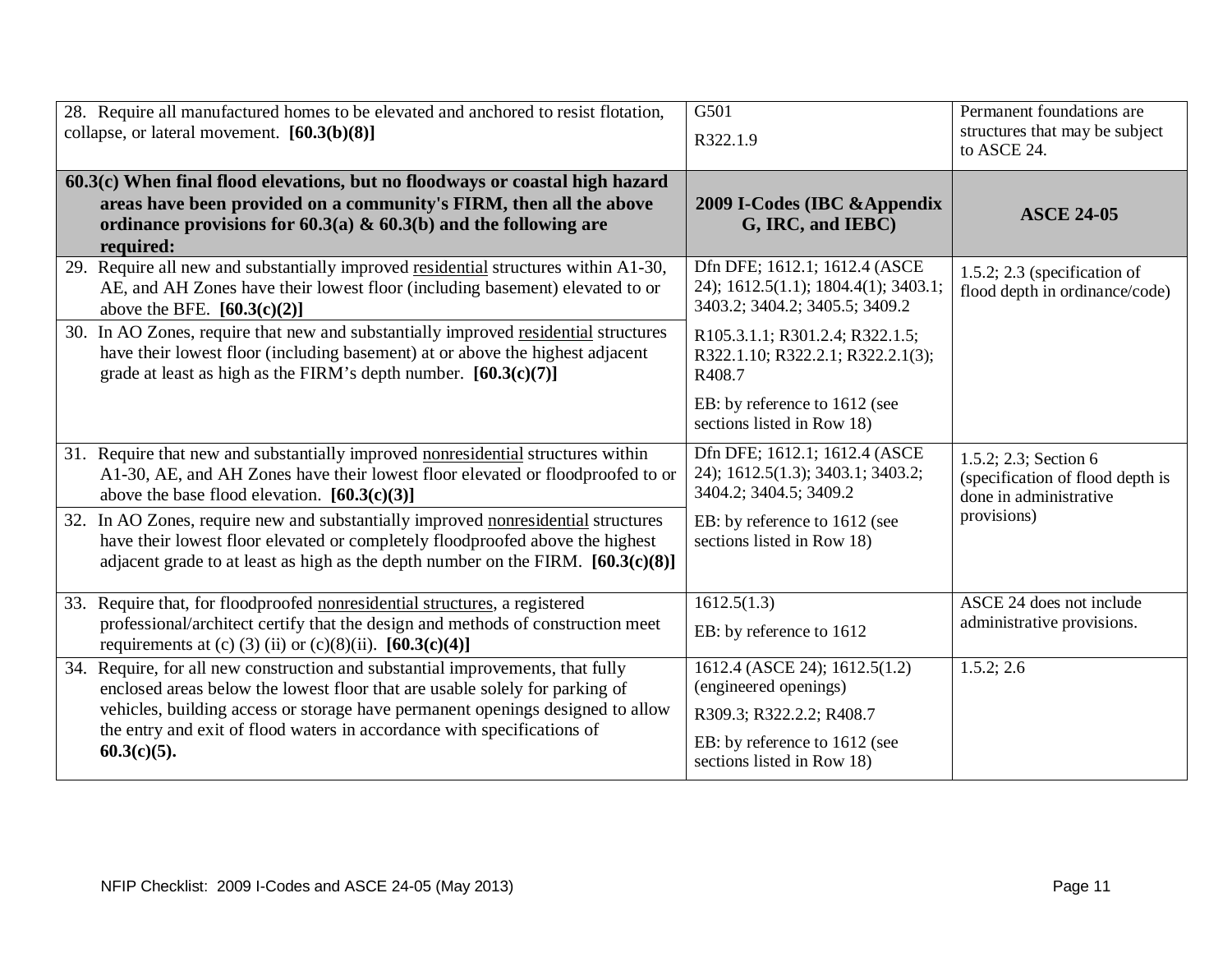| 35. Within Zones A1-30 and AE without a designated floodway, new development<br>shall not be permitted unless it is demonstrated that the cumulative effect of all<br>past and projected development will not increase the BFE by more than 1 foot.<br>[60.3(c)(10)]                                                                                                                                                                                                                                                                                                                                      | 1612.3.2; 1804.4(4)<br>G103.4<br>R106.1.3; R322.1.4.2                                                                                          | 2.2                                                                                                                                                                                                                                   |
|-----------------------------------------------------------------------------------------------------------------------------------------------------------------------------------------------------------------------------------------------------------------------------------------------------------------------------------------------------------------------------------------------------------------------------------------------------------------------------------------------------------------------------------------------------------------------------------------------------------|------------------------------------------------------------------------------------------------------------------------------------------------|---------------------------------------------------------------------------------------------------------------------------------------------------------------------------------------------------------------------------------------|
| 36. In Zones AO and AH, require drainage paths around structures on slopes to<br>guide water away from structures. $[60.3(c)(11)]$                                                                                                                                                                                                                                                                                                                                                                                                                                                                        | 1804.4<br>G401.5<br>R401.3                                                                                                                     | Not within the scope of ASCE<br>24.                                                                                                                                                                                                   |
| 37. Require that manufactured homes placed or substantially improved within A1-<br>30, AH, and AE Zones, which meet one of the following location criteria, to be<br>elevated such that the lowest floor is at or above the BFE and be securely<br>anchored:<br>outside a manufactured home park or subdivision;<br>i.<br>ii. in a new manufactured home park or subdivision;<br>iii. in an expansion to an existing manufactured home park or subdivision;<br>iv. on a site in an existing park which a manufactured home has incurred<br>substantial damage as a result of flood. $[60.3(c)(6)]$        | G501<br>R322.1.9                                                                                                                               | If the foundation for MFH unit<br>is subject to ASCE 24, it would<br>be subject to same elevation,<br>foundation and enclosure<br>requirements as any<br>residential/Category II<br>structure.                                        |
| 38. In A1-30, AH, and AE Zones, require that manufactured homes to be placed or<br>substantially improved in an existing manufactured home park to be elevated so<br>that:<br>the lowest floor is at or above the BFE or<br>1.<br>the chassis is supported by reinforced piers no less than 36 inches above<br>ii.<br>grade and securely anchored. $[60.3(c)(12)]$<br>39. In A1-30, AH, and AE Zones, all recreational vehicles to be placed on a site<br>must be elevated and anchored $or$ be on the site for less than 180 consecutive<br>days $or$ be fully licensed and highway ready. [60.3(c)(14)] | G501 (36" option not provided)<br>R322.1.9 (36" option not provided;<br>per ASCE 24 if in floodway)<br>G601.1 (not authorized in<br>floodways) | If the foundation for MFH unit<br>is subject to ASCE 24, it would<br>be subject to same elevation,<br>foundation and enclosure<br>requirements as any<br>residential/Category II<br>structure.<br>Not within the scope of ASCE<br>24. |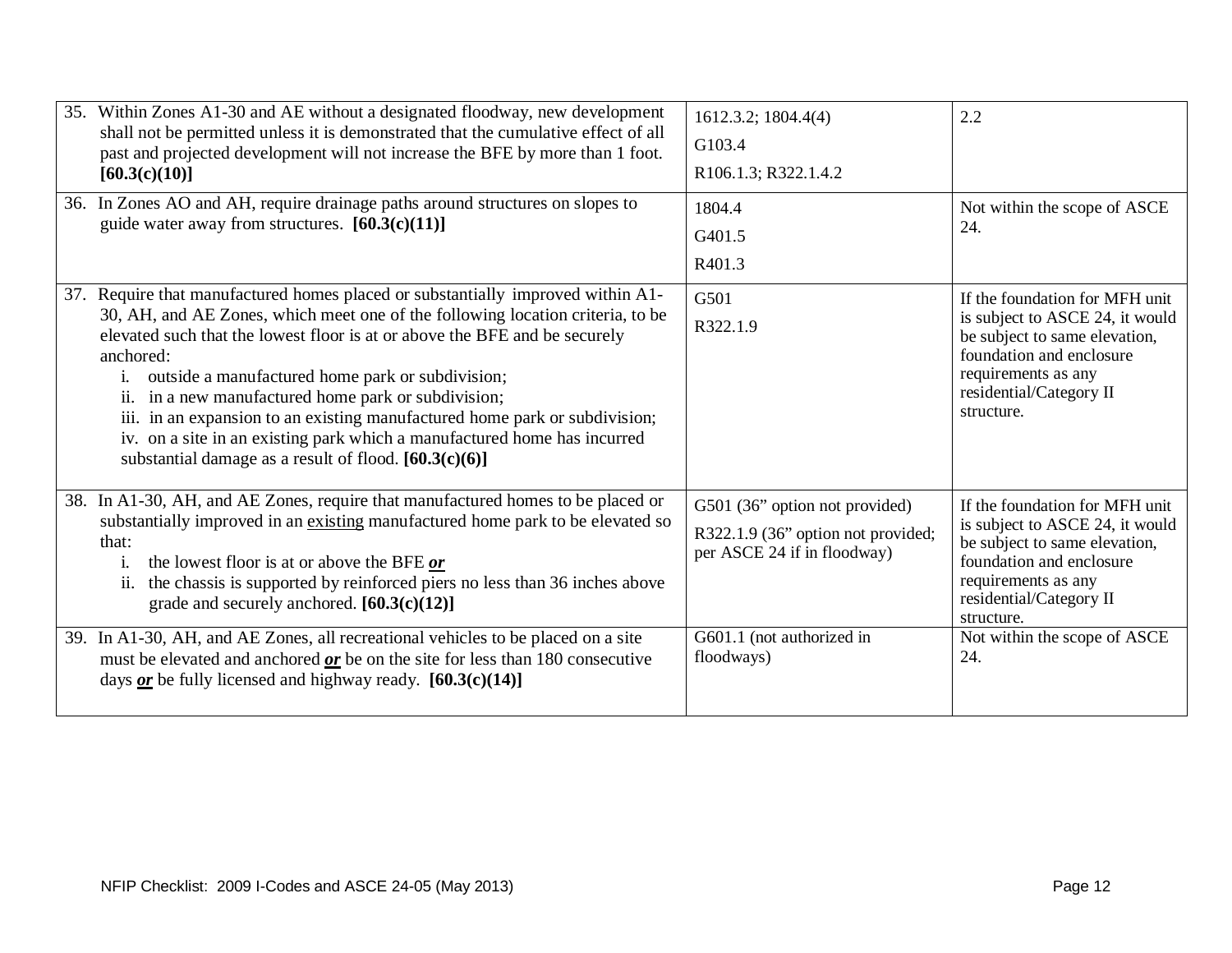| $60.3(d)$ When final flood elevations and floodway delineations have been<br>provided on a community's FIRM, then all the above ordinance<br>provisions for 60.3(a), 60.3(b) & 60.3(c) and the following are required:                                                                                                                                                                                                           | 2009 I-Codes (IBC & Appendix<br>G, IRC, and IEBC)                                                                                                                        | <b>ASCE 24-05</b>                                      |
|----------------------------------------------------------------------------------------------------------------------------------------------------------------------------------------------------------------------------------------------------------------------------------------------------------------------------------------------------------------------------------------------------------------------------------|--------------------------------------------------------------------------------------------------------------------------------------------------------------------------|--------------------------------------------------------|
| In a regulatory floodway, prohibit any encroachment which would cause any<br>40.<br>increase in the base flood level unless hydrologic and hydraulic analyses prove<br>that the proposed encroachment would not increase flood levels during the base<br>flood discharge. $[60.3(d)(3)]$                                                                                                                                         | 1612.4 (ASCE 24); 1804.4(2)<br>G103.5; G103.5.1; G401.1;<br>G801.2 (fences); G801.5 (pre-<br>fab pools); J101.2 (grading)<br>R106.1.3; R301.2.4; R322.1 (per<br>ASCE 24) | 2.2                                                    |
| $60.3(e)$ When final flood elevations $\&$ coastal high hazard areas have been<br>provided on a community's FIRM, then all the above ordinance<br>provisions for 60.3(a), 60.3(b) & 60.3(c) & the following are required:<br>NOTE: If a community has both floodways & coastal high hazard<br>areas, it must meet the requirements of both $60.3(d)$ & (e).                                                                      | 2009 I-Codes (IBC & Appendix<br>G, IRC, and IEBC)                                                                                                                        | <b>ASCE 24-05</b>                                      |
| 41. In V1-30, VE, and V Zones, obtain and maintain the elevation of the bottom of<br>the lowest <i>horizontal</i> structural member of the lowest floor of all new and<br>substantially improved structures. $[60.3(e)(2)]$                                                                                                                                                                                                      | $110.3.3$ ; 104.7; 1612.5(2.1)<br>R104.7; R109.1.3; R322.1.10<br>EB: by reference to 1612 (see<br>sections listed in Row 18)                                             | ASCE 24 does not include<br>administrative provisions. |
| 42. In V1-30, VE, and V Zones, require that all new construction and substantial<br>improvements:<br>(a) Are elevated on pilings/columns so that the bottom of the lowest horizontal<br>structural member is at or above the BFE and the piles/column<br>foundation/structure are anchored to resist flotation, collapse & lateral<br>movement due to the effects of wind and water loads acting simultaneously.<br>[60.3(e)(4)] | 1612.1; 1612.4 (ASCE 24)<br>R322.3; R322.3.2; R322.3.3<br>EB: by reference to 1612 (see<br>sections listed in Row 18)                                                    | 1.5.1; 1.5.2; 1.5.3; 1.6; 4.2; 4.4;<br>4.5; 4.8        |
| (b) A registered professional engineer/architect shall develop/ review structural<br>design, specs & plans; and shall certify that the design and methods of<br>construction meet elevation and anchoring requirements at $(e)(4)(i)$ and $(ii)$ .<br>[60.3(e)(4)]                                                                                                                                                               | 1612.5(2.2)<br>R322.3.3; R322.3.6<br>EB: by reference to 1612                                                                                                            | ASCE 24 does not include<br>administrative provisions. |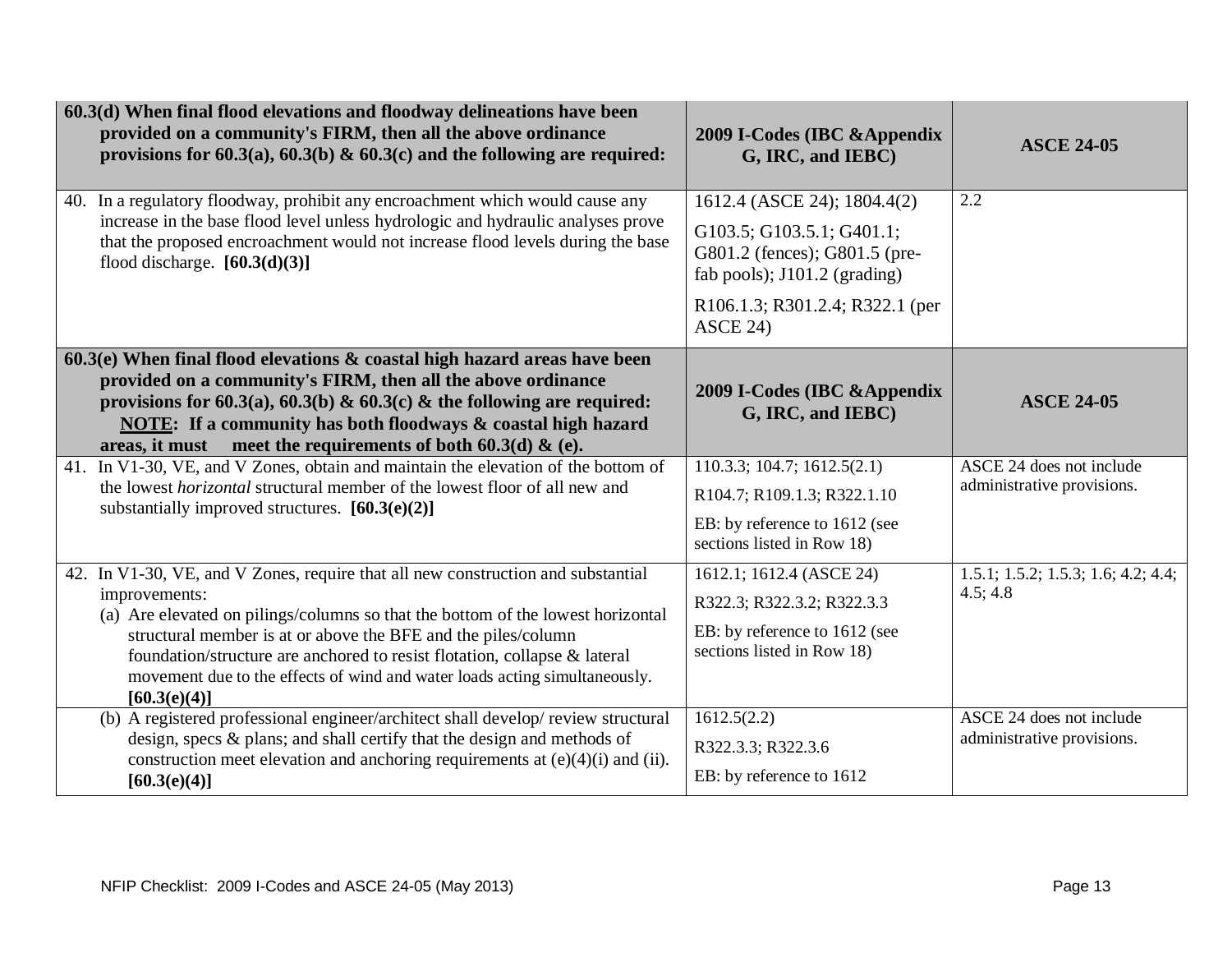| (c) Have the space below the lowest floor either free of obstruction or<br>constructed with non-supporting breakaway walls. Such enclosed space              | 1403.6; 1612.4 (ASCE 24);<br>1612.5(2.3); 1804.4(3)         | 4.5.1; 4.5.4; 4.6                                                |
|--------------------------------------------------------------------------------------------------------------------------------------------------------------|-------------------------------------------------------------|------------------------------------------------------------------|
| shall be useable solely for parking, building access, or storage. $[60.3(e)(5)]$                                                                             | R322.3.4; R322.3.5                                          |                                                                  |
|                                                                                                                                                              | EB: by reference to 1612 (see<br>sections listed in Row 18) |                                                                  |
| (d) All new construction is landward of the reach of mean high tide.                                                                                         | 1612.4 (ASCE 24)                                            | 4.3(1)                                                           |
| [60.3(e)(3)]                                                                                                                                                 | G401.2                                                      |                                                                  |
|                                                                                                                                                              | R322.3.1(1)                                                 |                                                                  |
| (e) Prohibit use of fill for structural support. $[60.3(e)(6)]$                                                                                              | 1612.4 (ASCE 24)                                            | 4.5.4                                                            |
|                                                                                                                                                              | G401.2                                                      |                                                                  |
|                                                                                                                                                              | R322.3.2(3)                                                 |                                                                  |
|                                                                                                                                                              | EB: by reference to 1612                                    |                                                                  |
| Prohibit alteration of sand dunes and mangrove stands which would increase<br>(f)                                                                            | 1612.4 (ASCE 24)                                            | 4.3(3); 4.5.4                                                    |
| potential flood damage. [60.3(e)(7)]                                                                                                                         | G103.7                                                      |                                                                  |
|                                                                                                                                                              | R322.3.1(2)                                                 |                                                                  |
| 43. Require that manufactured homes placed or substantially improved within V1-                                                                              | G501                                                        | If the foundation for MFH unit                                   |
| 30, VE, and V Zones, which meet one of the following location criteria, meet<br>the V Zone standards in $60.3(e)(2)$ through $(e)(7)$ :                      | R322.1.9                                                    | is subject to ASCE 24, it would<br>be subject to same elevation, |
| outside a manufactured home park or subdivision;                                                                                                             |                                                             | foundation and enclosure                                         |
| in a new manufactured home park or subdivision;<br>$\overline{\mathbf{u}}$ .                                                                                 |                                                             | requirements as any<br>residential/Category II                   |
| in an expansion to an existing manufactured home park or subdivision;<br>111.<br>on a site in an existing park which a manufactured home has incurred<br>1V. |                                                             | structure.                                                       |
| substantial damage as a result of flood. $[60.3(e)(8)]$                                                                                                      |                                                             |                                                                  |
|                                                                                                                                                              |                                                             |                                                                  |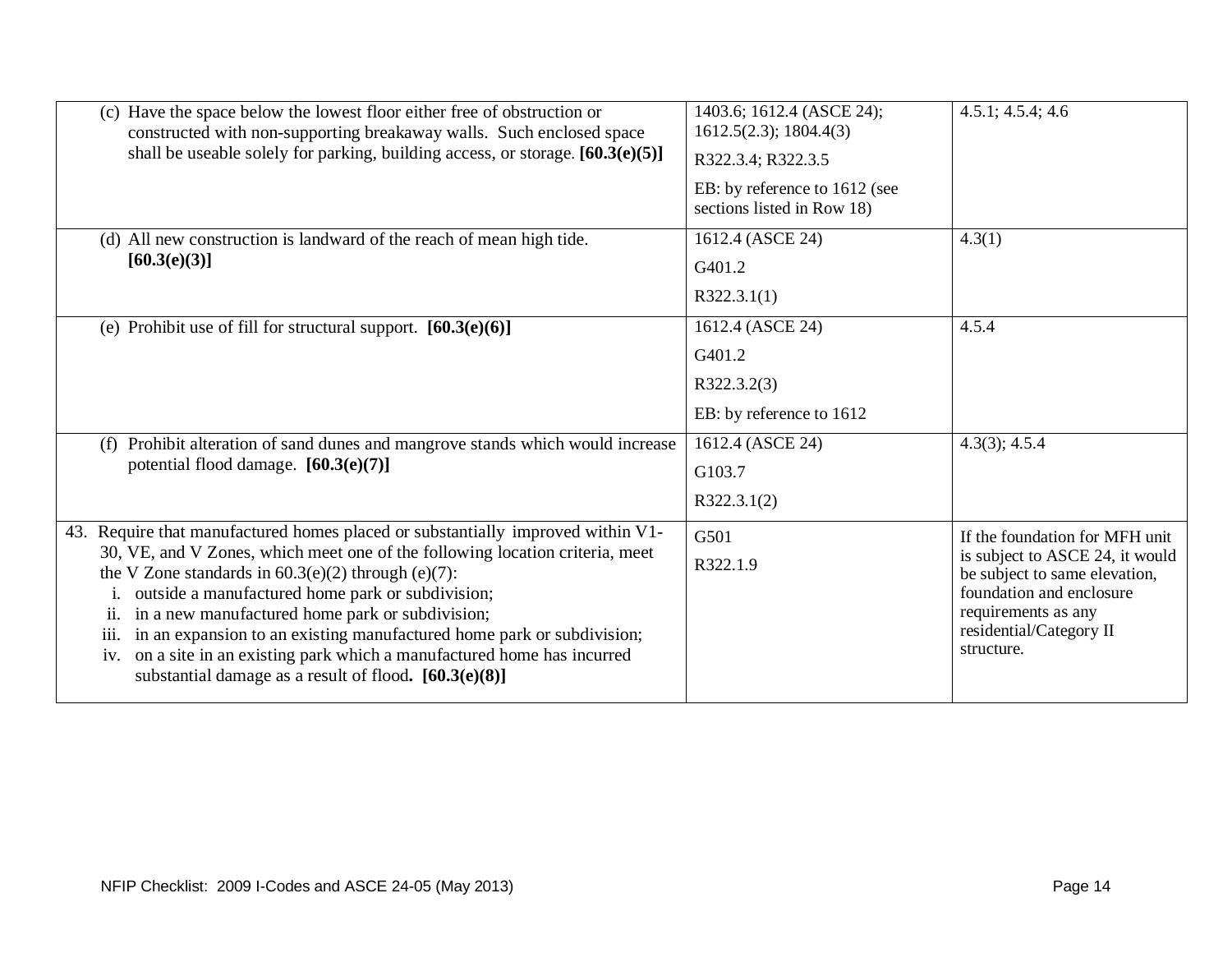| 44. In V1-30, VE and V Zones, require that manufactured homes to be placed or<br>substantially improved in an existing manufactured home park to be elevated so<br>that:<br>i. the lowest floor is at or above the BFE, $or$<br>ii. the chassis is supported by reinforced piers no less than 36 inches above<br>grade and securely anchored. $[60.3(e)(8)(iv); 60.3(c)(12)]$ | G501 (36" option not provided)<br>R322.1.9 (36" option not provided) | If the foundation for MFH unit<br>is subject to ASCE 24, it would<br>be subject to same elevation,<br>foundation and enclosure<br>requirements as any<br>residential/Category II<br>structure. |
|-------------------------------------------------------------------------------------------------------------------------------------------------------------------------------------------------------------------------------------------------------------------------------------------------------------------------------------------------------------------------------|----------------------------------------------------------------------|------------------------------------------------------------------------------------------------------------------------------------------------------------------------------------------------|
| 45. In V1-30, VE, and V Zones, all recreational vehicles to be placed on a site must<br>be elevated and anchored $\sigma r$ be on the site for less than 180 consecutive days $\sigma r$<br>be fully licensed & highway ready. $[60.3(e)(9)]$                                                                                                                                 | G601.1 (not permitted in Zone V)                                     | Recreational vehicles are not<br>within the scope of ASCE 24.                                                                                                                                  |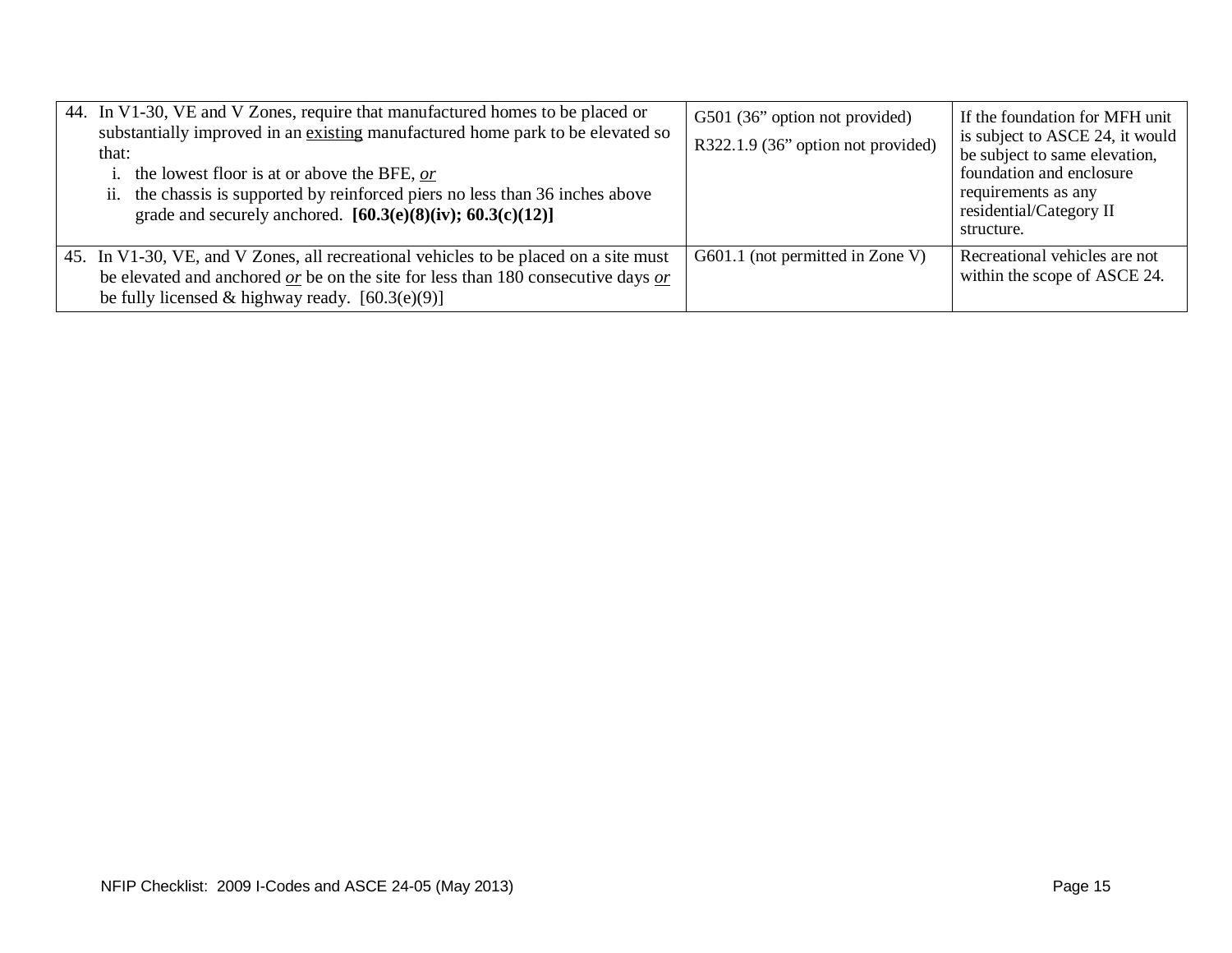## <span id="page-15-1"></span><span id="page-15-0"></span>**NFIP- 2009 I-Codes and ASCE 24 Checklist - Definitions** IBC (and Appendix G), IMC, IPC, IFGC, IRC, and IEBC

IBC 201.3 states that terms not defined in the IBC may be defined in the IFGC, IFC, IMC, or IPC; and IBC 201.4 states that terms not defined "shall have ordinarily accepted meanings such as the context implies."

The IRC "defines" many terms where they are used, rather than separate definitions in Section 202. Also, IRC R201.3 specifies that terms not defined in IRC have meaning in other codes (i.e., IBC); and IRC R201.4 which repeats that terms not defined in IRC or other codes "shall have ordinarily accepted meanings such as the context implies."

The IEBC also defines addition, alteration, change of occupancy, rehabilitation, repair—some of those terms (and others) are used in the definition of substantial improvement.

| <b>Definitions Pertinent to</b><br><b>Regulating FHAs</b> | In 44<br><b>CFR</b><br>\$59.1? | IBC/24<br>section <sup>1</sup> | <b>IRC</b><br>section | <b>IEBC</b><br>section <sup>2</sup> | <b>Notes</b>                                             |
|-----------------------------------------------------------|--------------------------------|--------------------------------|-----------------------|-------------------------------------|----------------------------------------------------------|
| <b>BASE FLOOD</b>                                         | Y                              | 1612.2                         | N/A                   | N/A                                 |                                                          |
|                                                           |                                | A1.2                           |                       |                                     |                                                          |
| <b>BASE FLOOD</b>                                         | N                              | 1612.2                         | R322.1.4              | N/A                                 |                                                          |
| <b>ELEVATION</b>                                          |                                | A1.2                           |                       |                                     |                                                          |
| <b>BASEMENT</b>                                           | Y                              | 1612.2                         | R322.2.1              | N/A                                 | IRC usage conveys definition                             |
|                                                           |                                | A1.2                           |                       |                                     |                                                          |
| <b>COASTAL HIGH</b>                                       | Y                              | 1612.2                         | R322.3                | N/A                                 | IBC (see Flood Hazard Area Subject to High Velocity Wave |
| <b>HAZARD AREA</b> (see                                   |                                | A1.2                           |                       |                                     | Action)                                                  |
| note)                                                     |                                |                                |                       |                                     |                                                          |
| <b>DESIGN FLOOD</b>                                       | N                              | 1612.2                         | R322.1.4              | N/A                                 |                                                          |
|                                                           |                                | A1.2                           |                       |                                     |                                                          |
| <b>DESIGN FLOOD</b>                                       | N                              | 1612.2                         | R322.1.4              | N/A                                 |                                                          |
| <b>ELEVATION</b>                                          |                                | A1.2                           |                       |                                     |                                                          |
| <b>DEVELOPED AREA</b>                                     | Y                              | See note                       | See note              | N/A                                 | used in NFIP only in A99 zones                           |

 $1$  ASCE 24-05 definitions are in Sec. 1.2 (shown "A1.2"); this chart does not show all definitions in ASCE 24-05.

 $^{2}$  The IEBC refers generally to IBC for flood resistant provisions for compliance; thus, this checklist includes only definitions used to make that reference.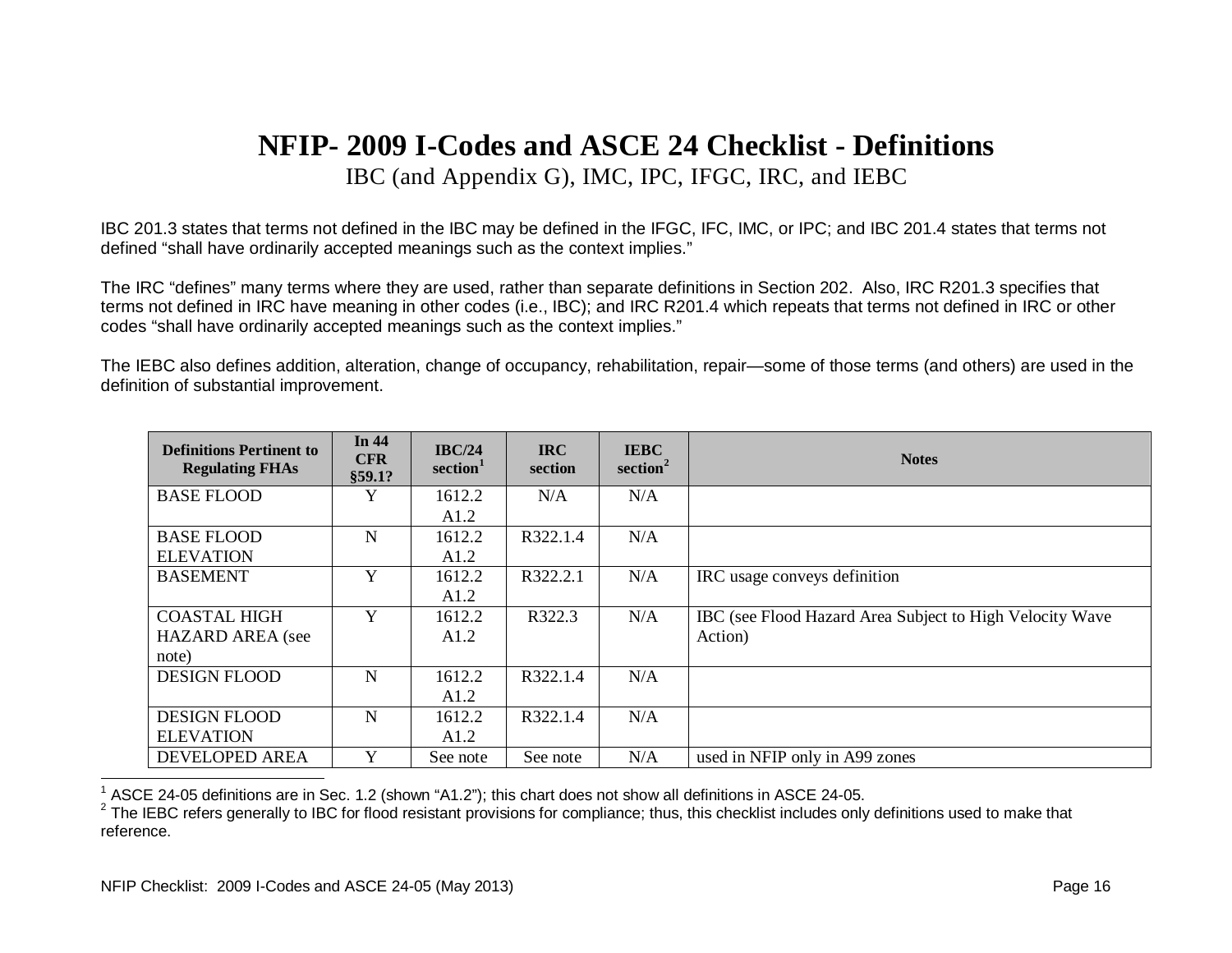| <b>Definitions Pertinent to</b><br><b>Regulating FHAs</b> | In 44<br><b>CFR</b><br>§59.1? | <b>IBC/24</b><br>section <sup>1</sup> | <b>IRC</b><br>section | <b>IEBC</b><br>section <sup>2</sup> | <b>Notes</b>                                                      |
|-----------------------------------------------------------|-------------------------------|---------------------------------------|-----------------------|-------------------------------------|-------------------------------------------------------------------|
| <b>DEVELOPMENT</b>                                        | $\mathbf Y$                   | App G201                              | N/A                   | N/A                                 |                                                                   |
| DRY FLOOD-                                                | $\overline{N}$                | 1612.2                                | N/A                   | N/A                                 | The definition for "dry floodproofing" (IBC and ASCE 24) is       |
| PROOFING (see                                             | See note                      | A1.2                                  |                       |                                     | equivalent to NFIP definition "floodproofing."                    |
| FLOODPROOFING)                                            |                               |                                       |                       |                                     |                                                                   |
| <b>EXISTING</b>                                           | $\overline{Y}$                | 202;                                  | See note              | See note                            | IBC and IEBC define "Existing Building. A building erected        |
| <b>CONSTRUCTION</b> (see                                  |                               | 1612.2                                |                       |                                     | prior to the date of adoption of the appropriate code, or one for |
| <b>EXISTING</b>                                           |                               |                                       |                       |                                     | which a legal building permit has been issued."                   |
| STRUCTURE)                                                |                               |                                       |                       |                                     | IRC uses the term (R102.7, R105.3.1.1, R112.2.1, AJ102.5)         |
| <b>EXISTING</b>                                           | $\overline{Y}$                | See note                              | See note              | N/A                                 | IBC Appendix G and IRC treat all MFH the same, regardless of      |
| <b>MANUFACTURED</b>                                       |                               |                                       |                       |                                     | location (does not have the 36" option)                           |
| <b>HOME PARK OR</b>                                       |                               |                                       |                       |                                     |                                                                   |
| <b>SUBDIVISION</b>                                        |                               |                                       |                       |                                     |                                                                   |
| <b>EXPANSION TO AN</b>                                    | $\overline{Y}$                | See note                              | See note              | N/A                                 | IBC Appendix G and IRC treat all MFH the same, regardless of      |
| <b>EXISTING</b>                                           |                               |                                       |                       |                                     | location (does not have the 36" option)                           |
| <b>MANUFACTURED</b>                                       |                               |                                       |                       |                                     |                                                                   |
| <b>HOME PARK OR</b>                                       |                               |                                       |                       |                                     |                                                                   |
| <b>SUBDIVISION</b>                                        |                               |                                       |                       |                                     |                                                                   |
| <b>EXISTING</b>                                           | $\overline{N}$                | 1612.2                                | R <sub>101.2</sub>    | EB202                               | IBC definition does not mean "pre-FIRM." See notes for            |
| <b>STRUCTURE</b> (see                                     |                               |                                       | See note              |                                     | "Existing Construction."                                          |
| <b>EXISTING</b>                                           |                               |                                       |                       |                                     | IRC scope includes work on existing buildings.                    |
| CONSTRUCTION)                                             |                               |                                       |                       |                                     |                                                                   |
| FLOOD or                                                  | $\overline{Y}$                | 1612.2                                | See note              | N/A                                 | IRC does not use the term "flood" as a noun.                      |
| <b>FLOODING</b>                                           |                               | A1.2                                  |                       |                                     |                                                                   |
| FLOOD DAMAGE-                                             | ${\bf N}$                     | 1612.2                                | R322.1.8              | N/A                                 |                                                                   |
| <b>RESISTANT</b>                                          |                               | A1.2                                  |                       |                                     |                                                                   |
| <b>MATERIALS</b>                                          |                               |                                       |                       |                                     |                                                                   |
| <b>FLOOD HAZARD</b>                                       | $\overline{N}$                | 1612.2                                | R106.1.3;             | EB202                               | IBC (synonymous with SFHA if $DFE = BFE$ )                        |
| <b>AREA</b>                                               |                               | A1.2                                  | Table                 |                                     |                                                                   |
|                                                           |                               |                                       | R301.2(1)             |                                     |                                                                   |
| <b>FLOOD HAZARD</b>                                       | $\overline{N}$                | 1612.2                                | R322.3                | N/A                                 | IBC (synonymous with "Coastal High Hazard Area")                  |
| <b>AREA SUBJECT TO</b>                                    |                               | See note                              | (Coastal)             |                                     |                                                                   |
| <b>HIGH-VELOCITY</b>                                      |                               |                                       | High                  |                                     |                                                                   |
| <b>WAVE ACTION</b> (see                                   |                               |                                       | Hazard                |                                     |                                                                   |
| CHHA)                                                     |                               |                                       | Area)                 |                                     |                                                                   |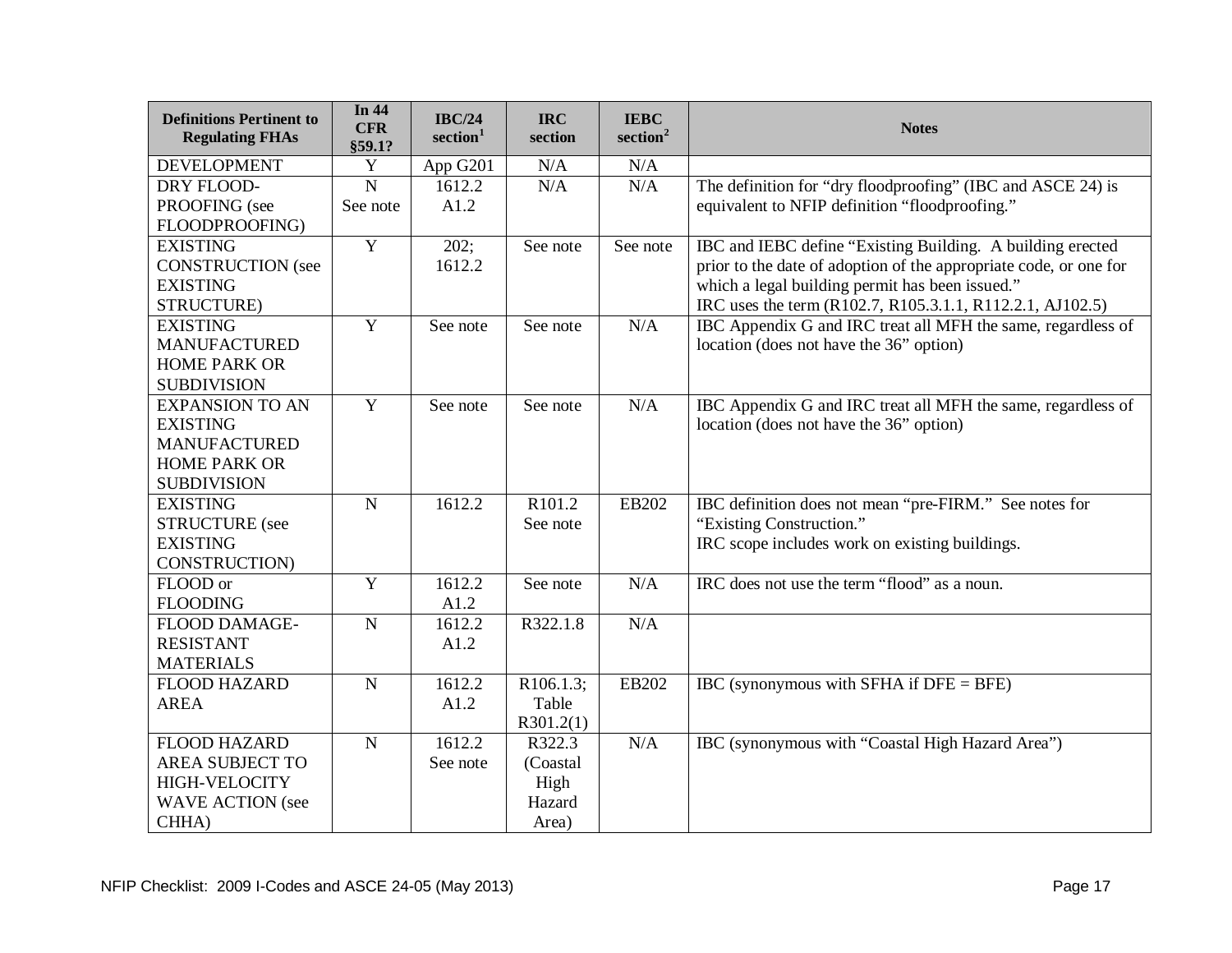| <b>Definitions Pertinent to</b><br><b>Regulating FHAs</b> | In 44<br><b>CFR</b><br>\$59.1? | <b>IBC/24</b><br>section <sup>1</sup> | <b>IRC</b><br>section | <b>IEBC</b><br>section <sup>2</sup> | <b>Notes</b>                                                    |
|-----------------------------------------------------------|--------------------------------|---------------------------------------|-----------------------|-------------------------------------|-----------------------------------------------------------------|
| <b>FLOOD HAZARD</b>                                       | $\overline{Y}$                 | See note                              | See note              | N/A                                 | Through adoption of maps.                                       |
| <b>BOUNDARY MAP</b>                                       |                                |                                       |                       |                                     |                                                                 |
| (FHBM)                                                    |                                |                                       |                       |                                     |                                                                 |
| <b>FLOOD INSURANCE</b>                                    | Y                              | 1612.2                                | Table                 | N/A                                 |                                                                 |
| <b>RATE MAP (FIRM)</b>                                    |                                | A1.2                                  | R301.2(1)             |                                     |                                                                 |
| <b>FLOOD INSURANCE</b>                                    | $\overline{Y}$                 | 1612.2                                | Table                 | N/A                                 | 44 CFR 59.1 defines "Flood elevation study" and Flood           |
| <b>STUDY</b>                                              | See note                       | A1.2                                  | R301.2(1)             |                                     | Insurance Study is equivalent.                                  |
| <b>FLOOD PROOFING</b>                                     | $\overline{Y}$                 | 1612.2                                | N/A                   | N/A                                 | The definition for "dry floodproofing" (IBC and ASCE 24) is     |
| (see DRY FLOOD-                                           | See note                       | A1.2                                  |                       |                                     | equivalent to NFIP definition "floodproofing."                  |
| PROOFING)                                                 |                                |                                       |                       |                                     |                                                                 |
| <b>FLOODWAY</b>                                           | Y                              | 1612.2<br>A1.2                        | See note              | N/A                                 | IRC uses the term and requires compliance with ASCE 24.         |
| <b>FREEBOARD</b>                                          | $\overline{Y}$                 | See note                              | See note              | N/A                                 | As used in NFIP regulations, this term is related to protection |
|                                                           | See note                       |                                       |                       |                                     | level of levees.                                                |
|                                                           |                                |                                       |                       |                                     | IBC and ASCE 24 do not use the term, although additional        |
|                                                           |                                |                                       |                       |                                     | height above minimum is built into the elevation tables.        |
|                                                           |                                |                                       |                       |                                     | IRC does not use the term; calls for additional 1-ft if CAZ     |
|                                                           |                                |                                       |                       |                                     | designated and in Zone V depending orientation of LHSM.         |
| <b>FUNCTIONALLY</b>                                       | $\mathbf N$                    | App G201                              | See note              | N/A                                 | IRC scope includes only 1- and 2-family dwellings and certain   |
| <b>DEPENDENT</b>                                          |                                |                                       |                       |                                     | townhomes.                                                      |
| <b>FACILITY</b>                                           |                                |                                       |                       |                                     |                                                                 |
| <b>HIGHEST ADJACENT</b>                                   | Y                              | A1.2                                  | R322.2.1              | N/A                                 |                                                                 |
| <b>GRADE</b>                                              |                                |                                       |                       |                                     |                                                                 |
| <b>HISTORIC</b>                                           | $\overline{Y}$                 | 202                                   | R112.2.1              | N/A                                 | The IBC general definition in 202 refers to 3409 and 3411.9;    |
| <b>STRUCTURES</b>                                         |                                | A1.2                                  |                       |                                     | and 3409.2 Flood hazard areas, has language similar to 59.1.    |
| <b>LOWEST FLOOR</b>                                       | $\overline{Y}$                 | 1612.2                                | R322.1.5              | N/A                                 |                                                                 |
|                                                           |                                |                                       |                       |                                     |                                                                 |
| <b>MANUFACTURED</b>                                       | $\mathbf Y$                    | App G201                              | R202,                 | N/A                                 | See IBC Appendix G. 59.1 states "not a 'recreational vehicle"   |
| <b>HOME</b>                                               |                                |                                       | R322.1.9              |                                     | which is not in IBC Appendix G.                                 |
| <b>MANUFACTURED</b>                                       | Y                              | App G201                              | See note              | N/A                                 | IBC Appendix G and IRC treat all MFH the same, regardless of    |
| <b>HOME PARK OR</b>                                       |                                |                                       |                       |                                     | location (does not have the 36" option                          |
| <b>SUBDIVISION</b>                                        |                                |                                       |                       |                                     |                                                                 |
| MUDSLIDE (mud                                             | $\overline{Y}$                 | A1.2                                  | See note              | N/A                                 | I-Code flood provisions apply in FHAs on adopted maps; FEMA     |
| flood, mudflow)                                           |                                |                                       |                       |                                     | has not delineated mudslide areas.                              |